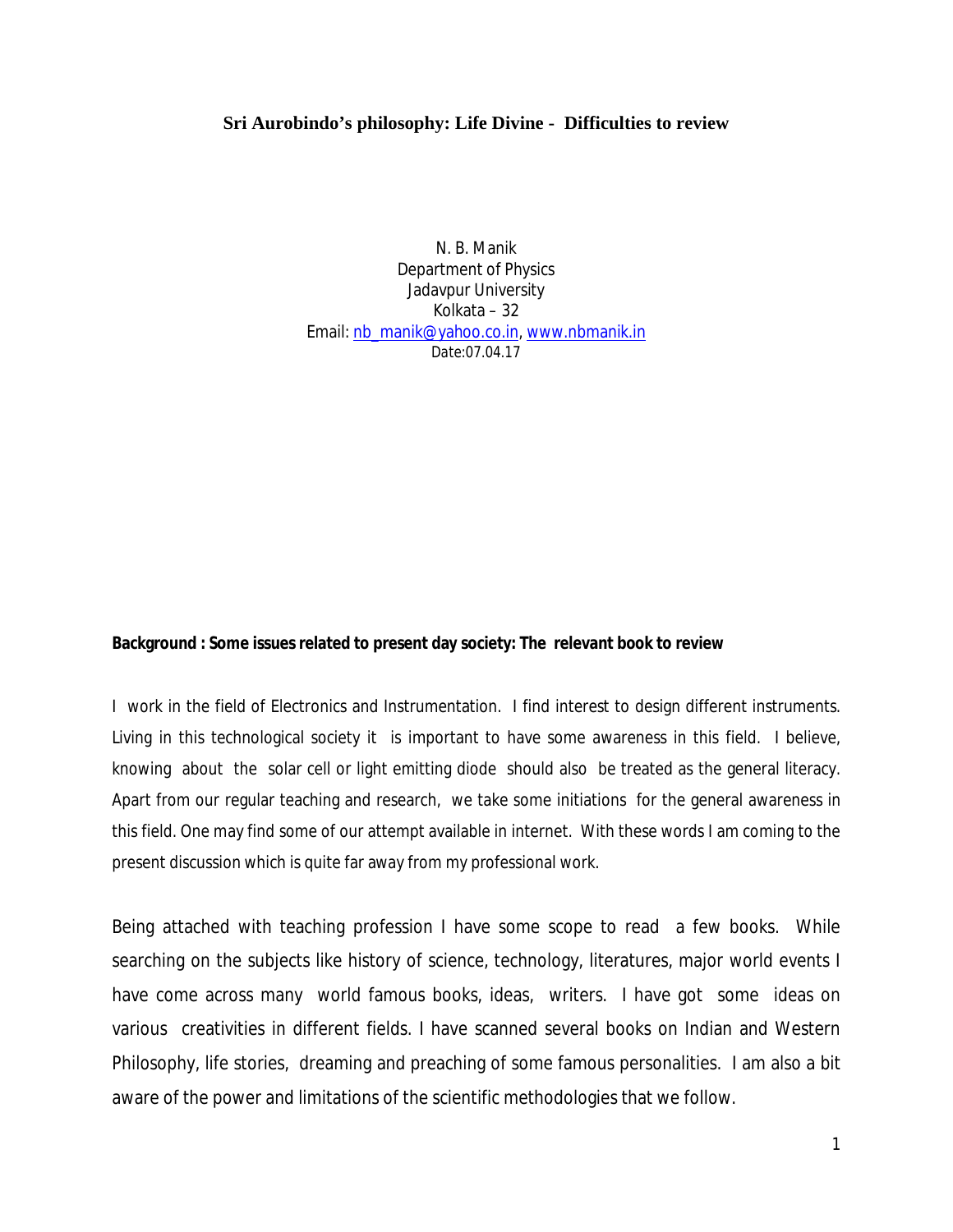Being a social being we have to interact with many other persons. Seeing and hearing different incidents around us, sometimes it comes to mind that recently we are not enough sincere to take care of the resources we have. I hope there are expert persons to identify and analyse these social problems.

Anyone can also may get some ideas from his own experiences, looking at events around him, reading the daily news. I am not mentioning any such problems with the idea that if anyone does not feel any problem, it is not my intention to invite troubles for him. But I hope there will be sufficient examples for anyone to find the incompleteness around us. Our curiosity will invite us to find suitable books/ideas where some of these problems have been discussed. We may find some relevance to know about the person who had already worked in this direction.

There are really some books which has significantly changes the human understanding and will also be equally meaningful as long as the human race exists. Sometimes we find no words to express our gratitude to those persons from whom we got such contributions.

# **The Life Divine**:

Out of these vast literatures/creativities I will say that the writings of Sri Aurobindo, his books 'Life Divine' and 'Savitri' has some special meaning. His philosophy has some importance as far as the present day society is concerned. After a long journey, one may find his destination in this book.

Once I have decided to make a review on this book, but I found it to be difficult. 75 years back, after reviewing almost all the existing literature at that time the way this book has described the problems of the society, its reason and also the possible solution has definitely some importance. At least to indicate the difficulties to review this book will be meaningful. From such attempt one may get some clues which will be discussed according to ones own desire.

I request for your patience for allowing the repetition of my words in different tone to appreciate this book. From the introductory words about this book, one will definitely find that this book has some difference from other books. Anyone can read the biography of Sri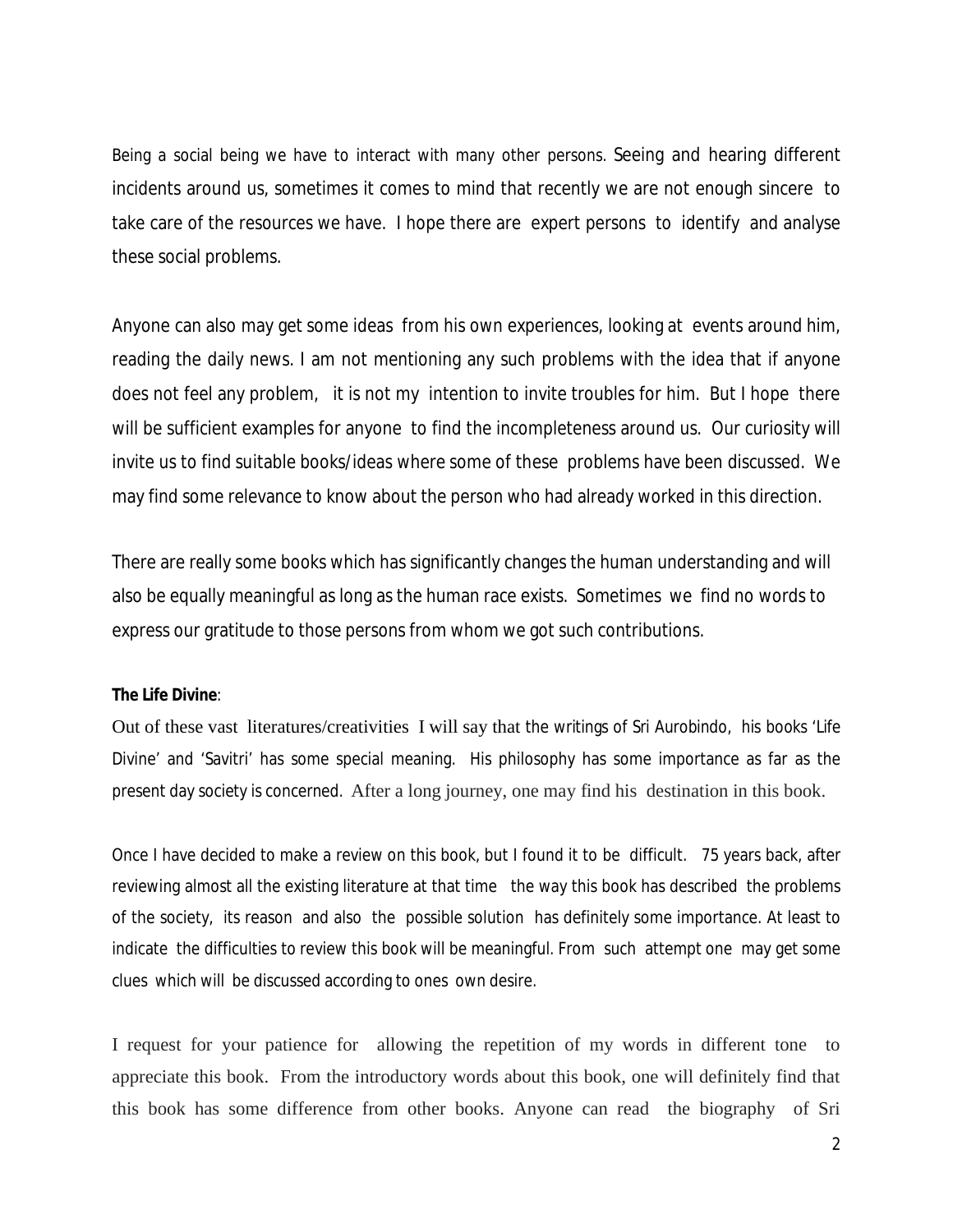Aurobindo available in internet to see his academic qualification. A bright carrier of recent times may be comparable with his education. This back ground will be helpful to asses this book.

I will not go into the organization of this book. Some of his personal views are also available in 'Evening talk with Sri Aurobindo' and 'Letters on Yoga'. These letters may also be useful to get the background of his work.

## **About Sri Aurobindo**:

He was a social activist, freedom fighter, poet, great philosopher and Yogi. His educational career, was mostly in England. He was equipped with western culture. He was extra ordinarily brilliant. It will be wrong if I say I have understood Life Divine completely. But I have seen/realized the specialty of this book. And without this book it was difficult to correlate many ideas of science, technology, humanities and of course Yoga and Spirituality. This book may be an asset on this earth. Always it will be interesting to initiate any discussion on this book and related issues.

Sri Aurobindo, an extra ordinary personality was engaged in different activities including the active politics of his time. Anyone will be surprised to find his intellectual level. Leaving active politics he inclined to spirituality felling the necessity of discussion on this issue. Generally anyone will also be curious to know what was his exact realization for which he opted that path. What was the exact contribution of such intelligence? Is it not applicable in present day? May be by this time there is sufficient development in science and technology. With the development of science and technology or with the modern society, there is no reason to alter the destination of the philosophical discussion which particularly discusses and correlates almost all the ancient literatures to find out the target of the individual being. As it is found from different communication and other write ups, he mentioned that one day human race will face typical problems. Sri Aurobindo felt that the struggle for resources will be solved one day. But different problems will come. Excessive material development will also be a problem. People will be unable to handle these resources. Conventional spirituality which supported him once will also not be able to guide him. Due to different schools and techniques people will also be confused to extract the essential thing about the spirituality. The old discussion on spirituality should be modified. Ideas should be correlated with the scientific findings. If there is some divine force as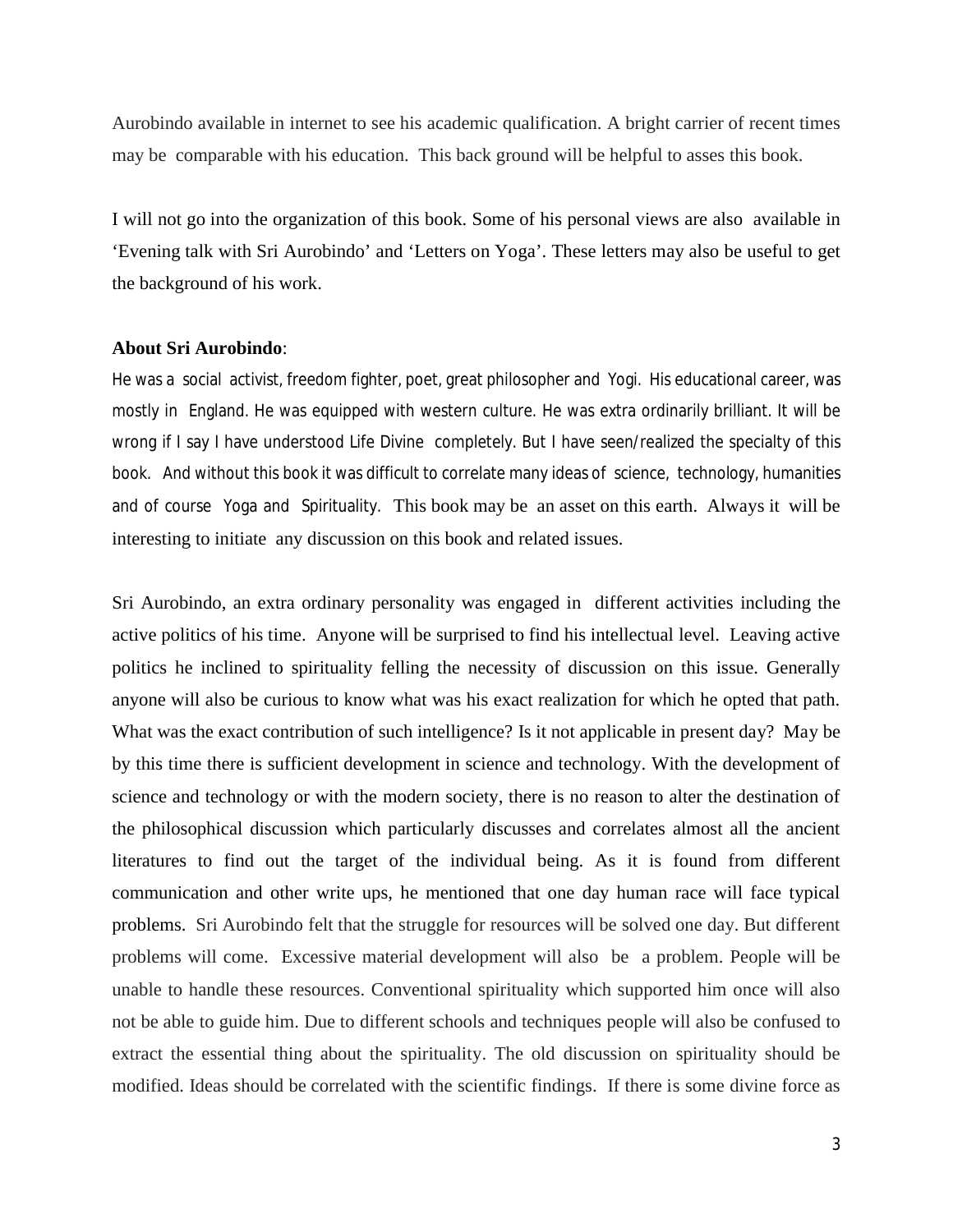stated in our ancient literatures, it must be manifested and realized following some logical basis. It does not depend on our beliefs and also our techniques, style and religions. Human beings, the highest creatures should not be deprived to get the experience of this divinity. Moreover we have maintained our law order based on some ethical and moral issues. What is the basis of these values? Telling lie is not recommended. But where is the scientific basis of nurturing such an idea. Even if it is not being proved scientifically at least there will be some logical discussion to show its merits and demerits of nurturing such concept. If there is no purpose of life at all, why one will follow such ethics? If I follow, why will I not be rewarded? How one can check it? Without being able to show any target of life, all these statement will loose its importance for the people who will come one day equipped with extremely logical mind. First one should find the target of life and then one should correlate his different activities with this journey. This creation should not be dull and stupid. By seeing and analyzing all our activities, is there no signature of the spirit of this creation? If we find anything like that, why will we not make a try to find it out and act accordingly?

Sri Aurobindo felt that a new discussion is needed. With this idea he had started his spiritual life and based on his realization he wrote this book.

This book may be considered in different aspects. The book has been written from his own experiences and realization. He had correlated his experience with then existing concepts of literatures, science, Yoga systems and also with ancient literatures. It describes the nature of this creation, its meaning, existence of human being and his fate. The issues that has been described in Indian and Western philosophy has been summarized.

This book has introduced a new horizon of our understanding of future life style. Debates of different Yoga systems including its teaching, techniques has been resolved and unified. From this book one also finds the spirit of formulating different ethical and moral behaviors. Based on these one can formulate the structure of the society and also the spirit of law-order of the society. Even today one will be confused to find the ethical issues of any defense lawyer. I have mentioned it since to discuss about the ethical issues of the defense lawyer is extremely important. In any judicial system concrete decision should be taken based on the evidences. But again there is debates which documents should be considered as evidence of a case. There is different definition of accepting one document as evidence.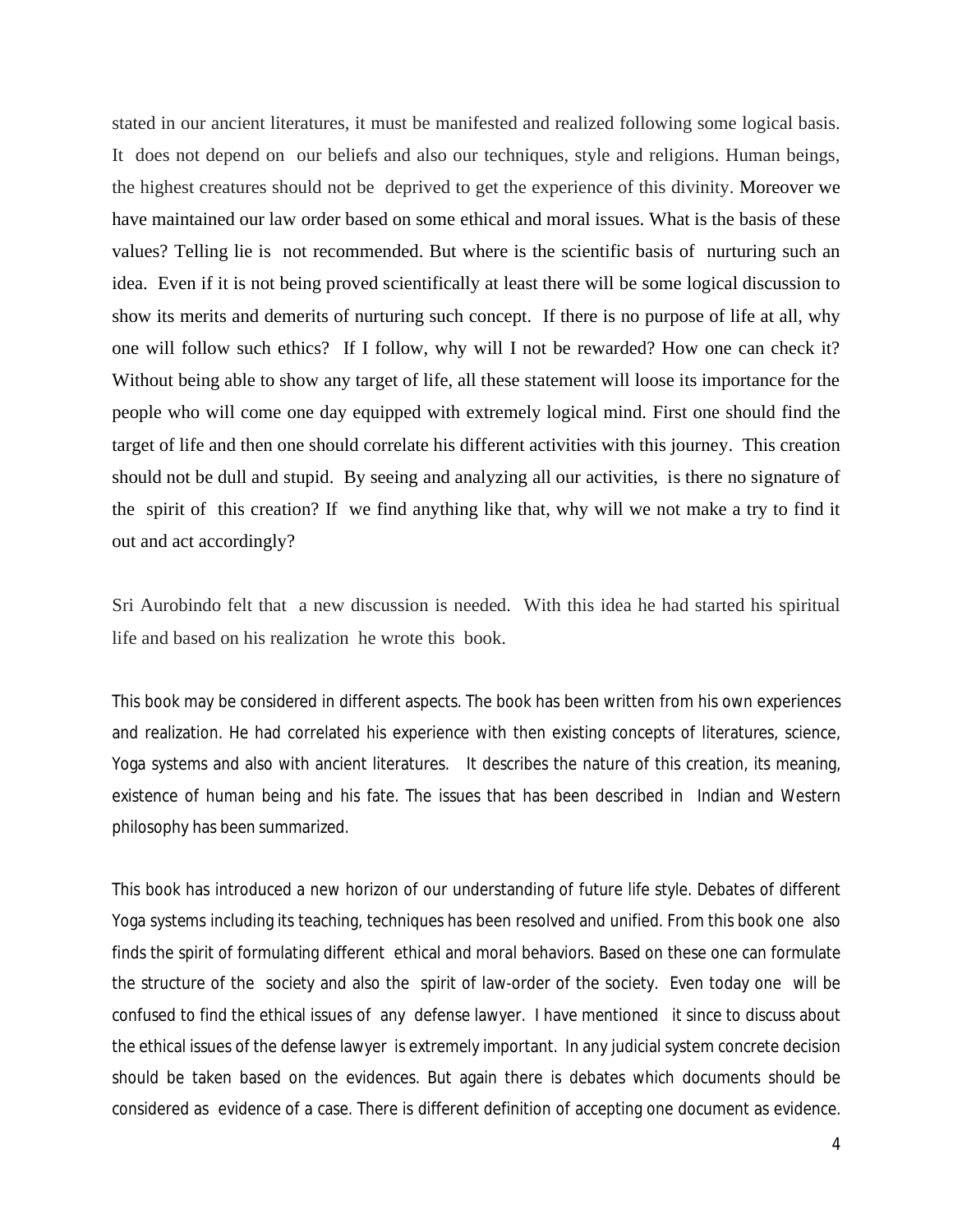I have mentioned it since if anyone does not follow any ethical and moral issues, his motion will be evaluated and restricted by the rules of the country and his fate again depends on the arguments of the defence lawyer. All the ethical and moral issues are really related with the judicial system in this way.

This book summaries the essential message that has been described in our ancient literatures. This book advocates the message of *VEDANTA* This creation is maintained by ONE DIVINE force. The nature of this divine force, its manifestation is described. This interpretation attains a great height. We should remember that he was also a poet. His expression came not only by the imagination, but also by his direct visualization during Yoga. His expressions are the perfect combination of a poet and yogi. In addition to this he was the freedom fighter where responsibility takes the first priority. His responsibility had basically inspired him to do this work. He had abilities to move freely from this physical world to imaginative world and beyond that to reach the spiritual world. The struggle to attain this world had been discussed by him. The divine force, the Loving Mother of the *Sadhak* is always calling us. All of our creativities are nothing but our response to her call just to assure our existence and express our loyalty to her with the intension that she will not forget us even at the time when we will not be here. We are trying to maintain our all goodness, maintaining Dharma etc. just to reach our destiny. We will be sad if we find we are being rejected by her.

I will discuss latter where from the human beings get the idea of immortality. Why the human beings are not ready to accept his death? From the extremely lower to extremely higher level all of us are trying to go with the idea that all of us are very responsible, sensible, dutiful. I just mentioned here that this message has come from our inner self which is basically immortal in nature. Human beings are a part of this divine force. By analyzing all the goodness in our heart, we find the signature of the presence divinity. The tremendous force within us is ready for its manifestation. This force can be manifested either in divine or in demonic form. After the struggle only the divine force will survive.

The contribution of this book is immense. The discussion based on this book will be much beneficial for the society. The structure of the society is directly related with the knowledge. A society or relation which stands on falsehood will definitely collapse. By using our force and intelligence we can delayed the process only. According to me, as long as there will be discussion about this creation and our existence on this earth, it is not possible to replace this book by any way. This book will stand by its own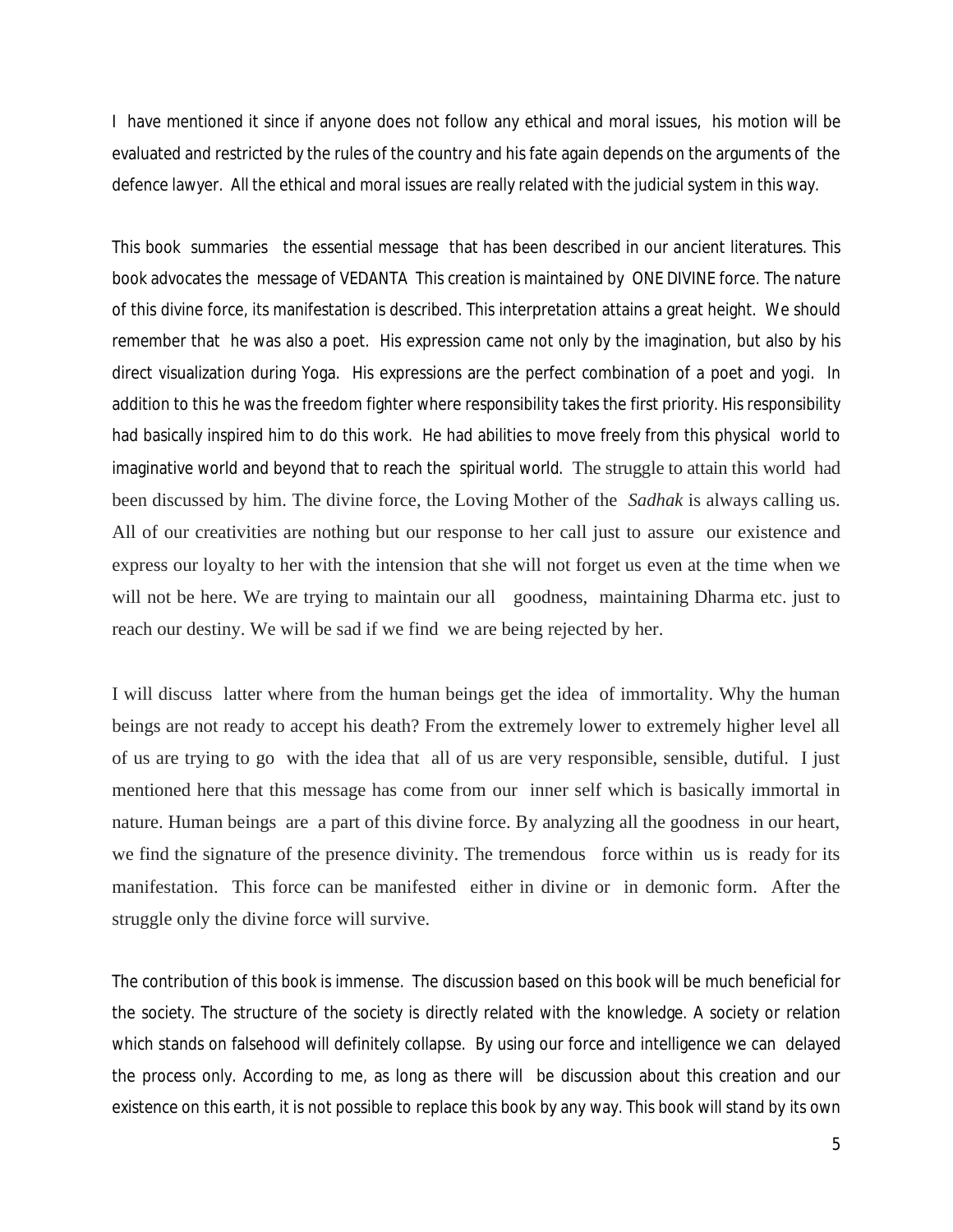rights. We have not seen the writers of *Veda, Purans, Gita, Chandi.* As it appears all these experiences did not come from one person and of course at that time it will be logical to argue that there was not easy communication to check the cross reference like our present day research at that time. This might be a reason for different explanation of one fact found in the ancient literatures. But Life Divine has come from a single person from his own experience and subsequent verification of other literatures. The writer of the 'Life Divine' was present here just only 70 years ago. There are also some other famous books on spirituality and one will be surprised to find the explanation of *Gita, Chandi, Rashtatta* [Ref]. But still I will advocate for this book, Life Divine for the depth of discussion on various issues related to our existence and basic questions for which all of us are struggling in different style and role. Every lines, words of this book has some meaning. This sentence is much more appropriate for *Savitri*. So many problems will come even if the sequence of single sentence alters. This creation is not dull and stupid, every bricks and walls has its meaning. Reading of these books are also really enjoyable.

#### **Difficulties to review this book**: **My limitations**

As, mentioned, I had a curiosity to make a review on this book. Suitable review of this book will again be very meaningful. Wide appreciation of this book are available. Frankly speaking I have tried several times. But I failed. Now I decide at least to tell the reasons for this failure. To review this book requires tremendous amount of labour and of course ones capability to handle many issues simultaneously. I have not this much potential. Vastness, depth and the quality of discussion of this book is involved with many subjects. I hope few years are needed for this purpose. The associated books one need to read as reference to review this book will make a small library. Some of the terms like *Chakra, Kundalini* etc when I will discuss just in this present write up one will say I am talking nonsence. But there were many books written on these topics and once Indian lives were controlled by these concepts. Based on this once the Indian Rishi/seers declares him as Immortal B*rambha*. Without using some other terms like *MAYA, VIDYA, AVIDYA, SAT-CHIT-ANANDA, MOKHYAY* etc it is not possible to discuss Indian Philosophy. Even before the development of modern science, these terms were used to explain this creation. One can not avoid to use these terms. But what is important is to see the appearance and sequence of appearance of these terms. All these terms are associated with sufficient knowledge and knowledge will also come at different stages of our journey.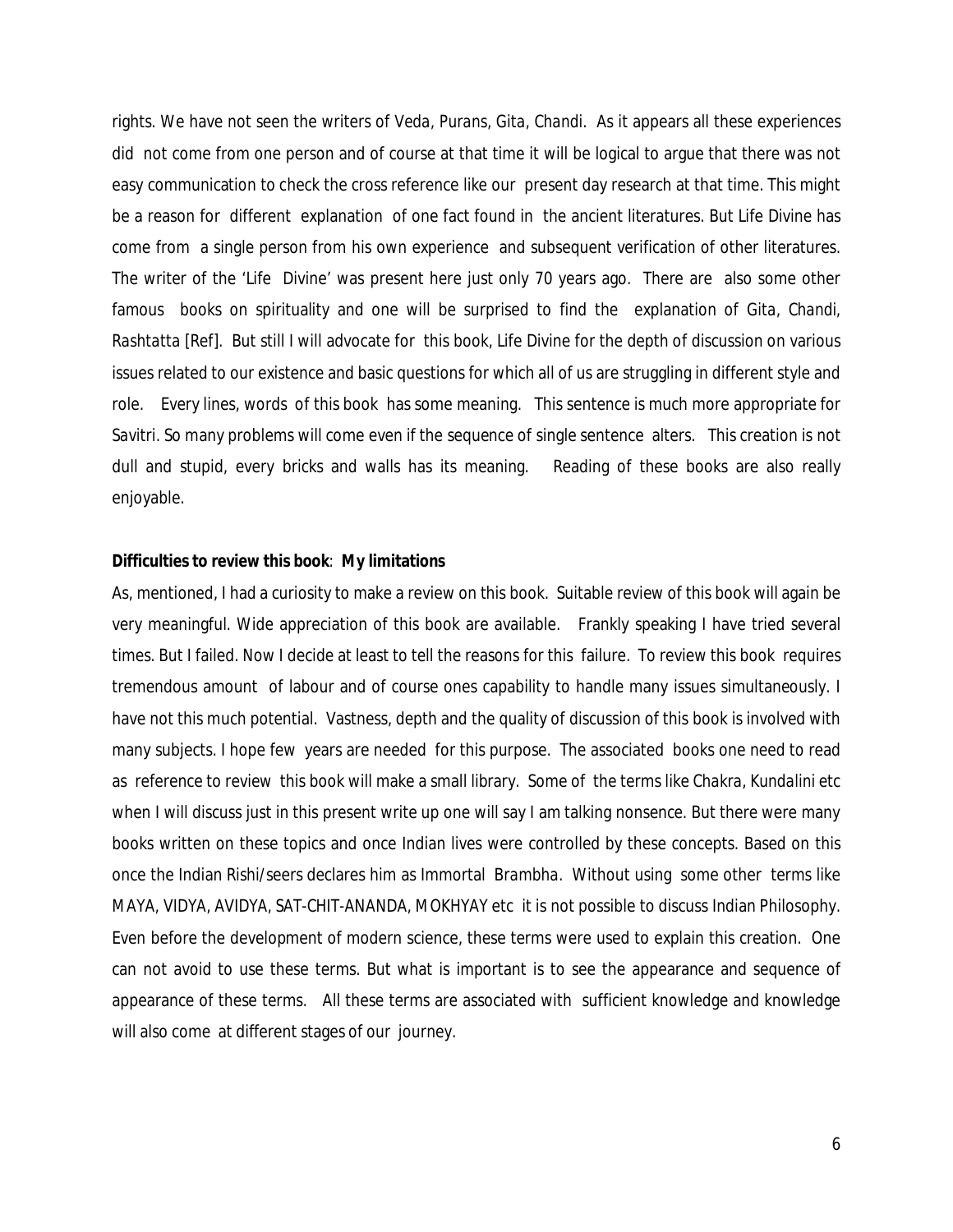Sometimes we do not feel the need to know these things. We have our education system within the framework of the institute and within some course curriculum. There is not much scope to discuss topics found in this book in any college syllabus. Recently more than 5000 subjects are being studied by over 7.0 billion people all over the world. Due to extreme specialization, which is also needed for any professional work, we will be unable to communicate each others. Due to research and development in different fields the total amount of knowledge is definitely increasing day by day. But sometimes it will be a question about the knowledge of any individual person comparing this total knowledge. How will he adjust with this situation? Anyone will not be able to find him stable on this earth. Since we will not be able to communicate, we will also not be able to evaluate people. In spite of our good intension, we will do injustice to others being unable to asses. Or unnecessarily we will restrain ourselves. Motion of life will be again narrow and restricted in spite of having sufficient resources like literatures, science, administration, finance etc. Purpose of specialized higher education will be failed. More we attempt in this way more will be the failure. Again there will be no scope to return back also. So many disturbances will arise. Unification of different understanding, at least to some extent is needed. Otherwise there are the possibilities of getting no desire results after so much struggling and contribution for the society. We have to face the unhappy state. Our success will not be treated properly by others. We will loose the potential for evaluation. Any success will be treated by the next generation as if this has been achieved by depriving others. Anyone can also get scope to hide the inabilities just by accusing others. And who are accusing today, they will also be accused the same way by their next generation. We will be wrongly assessed by others. To judge any one only by the professional work is not always justified.

Definitely by our hard work and honesty we will attain some state After attaining a certain level we will assign that sate as the highest state and will look around with this notion. Just to maintain our ego and fulfill our temptation we will basically indulge the lower qualities. Being unable to appreciate the higher qualities we will inspire the lower qualities against this higher and will create massacre all around us. All the sensitive qualities, creation of the previous generation will be destroyed in front of us. One sincere person will be afraid to move further. Good intension will be isolated. Assurance and help is needed just at this point. This ego, whatever strong its manifestation, will not be able to stand against that Divine Force. Submission of lower nature to higher force is its fate. There is a definite style and approach of this struggle and surrender which has been described covering all the ancients literatures like *Gita, Chandi* etc. After the surrender of the lower force to higher or abolishing the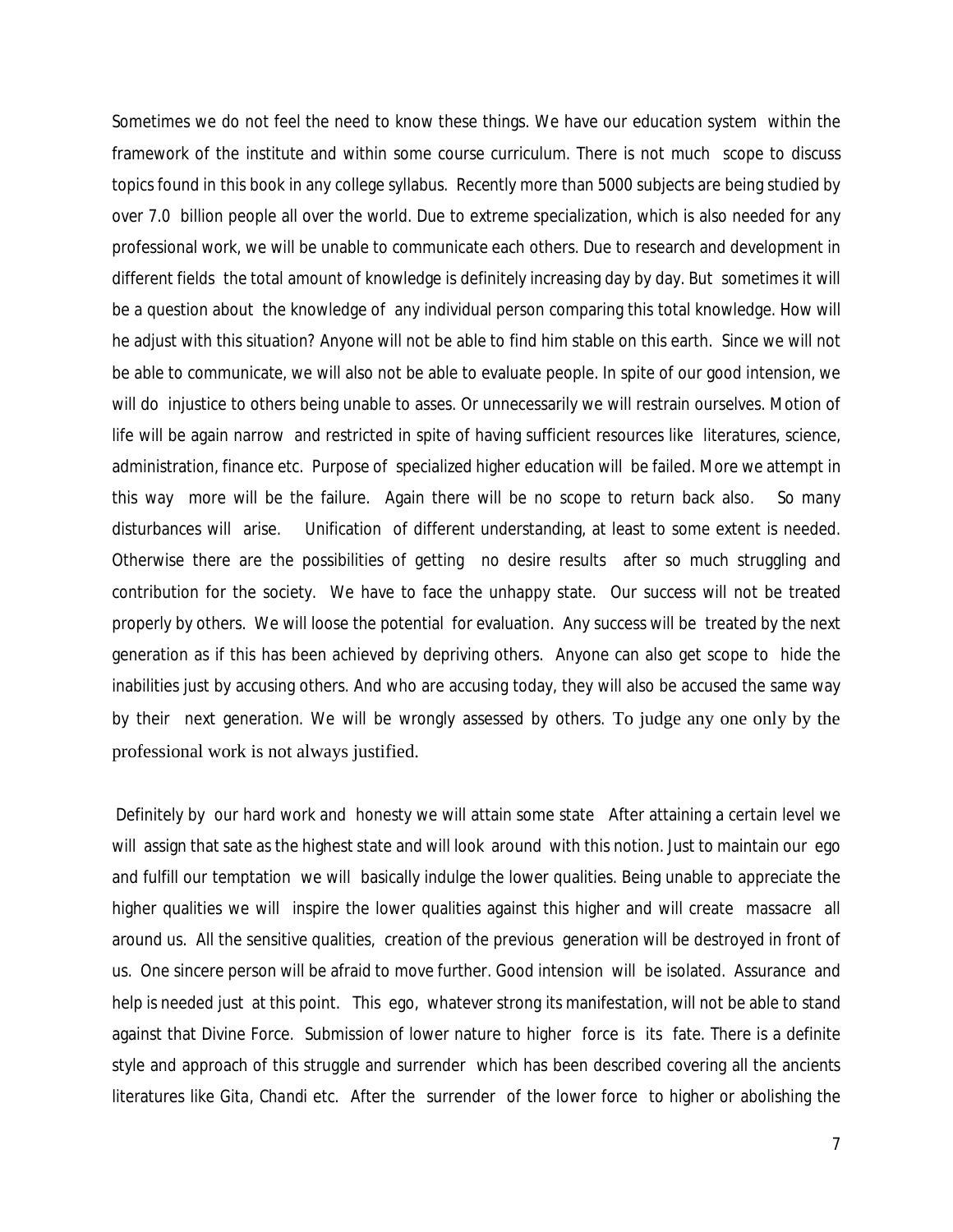lower nature, our PURE state, called as 'Soul' will emerge. This is grossly the emergence/evolution of spirit over matter. When we are working with the view of only the existence of this material world our ethical and moral behaviours will be one type. Our ethical and moralities will be different when we think that the existence of the material world is not the ultimate. Its existence and our dependence on it is only a temporary state that is waiting for transformation/evolution. The final state is nothing but *SAT-CHIT-ANANDA.* This is basically the gist of all the ancient literatures that has been pictureised by Sri Aurobindo in Life Divine. Every time there is assurance from him like all other discussions about the victory of higher force. The discussion of the nonexistence of the material world is not only done for the sake of discussion. Anyone can feel it and see it just by doing little practices of Yoga. One can feel his existence without the support of any material when he is attaining his pure state of existence. All of the sense organs are at rest at this pure state. He is enjoying a world which is beyond ones description. This knowledge is extremely precious. A person having this knowledge can take control over this material world. A logical discussion will help to acquire this knowledge.

This knowledge which is required to nurture our soul is extremely delicate. Its protection is utmost important. Otherwise this life, the Divine Life will loose its meaning. That is why in Gita, Sri Krishna asked Arjuna not to tell this knowledge to those who has no interest. Thanks to Sri Aurobindo for his elaborated discussion. Without doing Yoga or doing a little Yoga one can feel the touches of the Divine force from the brilliant power of his discussion. Actually a discussion means resolution of many debates to make mind free and helps to release soul. One can easily understand the knowledge described in *Gita, Chandi*. Sri Aurobindo's explanation will help us to understand many other books. It will be helpful to get a proper idea about the things around us. This knowledge will be extremely useful to address many issues of the society arising from the ignorance. Sri Aurobindo had played the exact role of the Guide.

More specifically I will mention exactly the difficulties to review this book. While reviewing I will say this book suggest some modifications of existing ideas of Yoga. Most of us do not have perfect knowledge on Yoga. Which one is important for Yoga? Is it a technique? Is it mediation? Is it the restriction of some rituals? How is it related with existing knowledge? What is the difference between the persons who practices Yoga and one who does not do Yoga? When Yoga will starts? When it stops? After that what will happen? Why there is so many schools and thoughts about Yoga? There are many people who are not doing Yoga? How are the managing?

8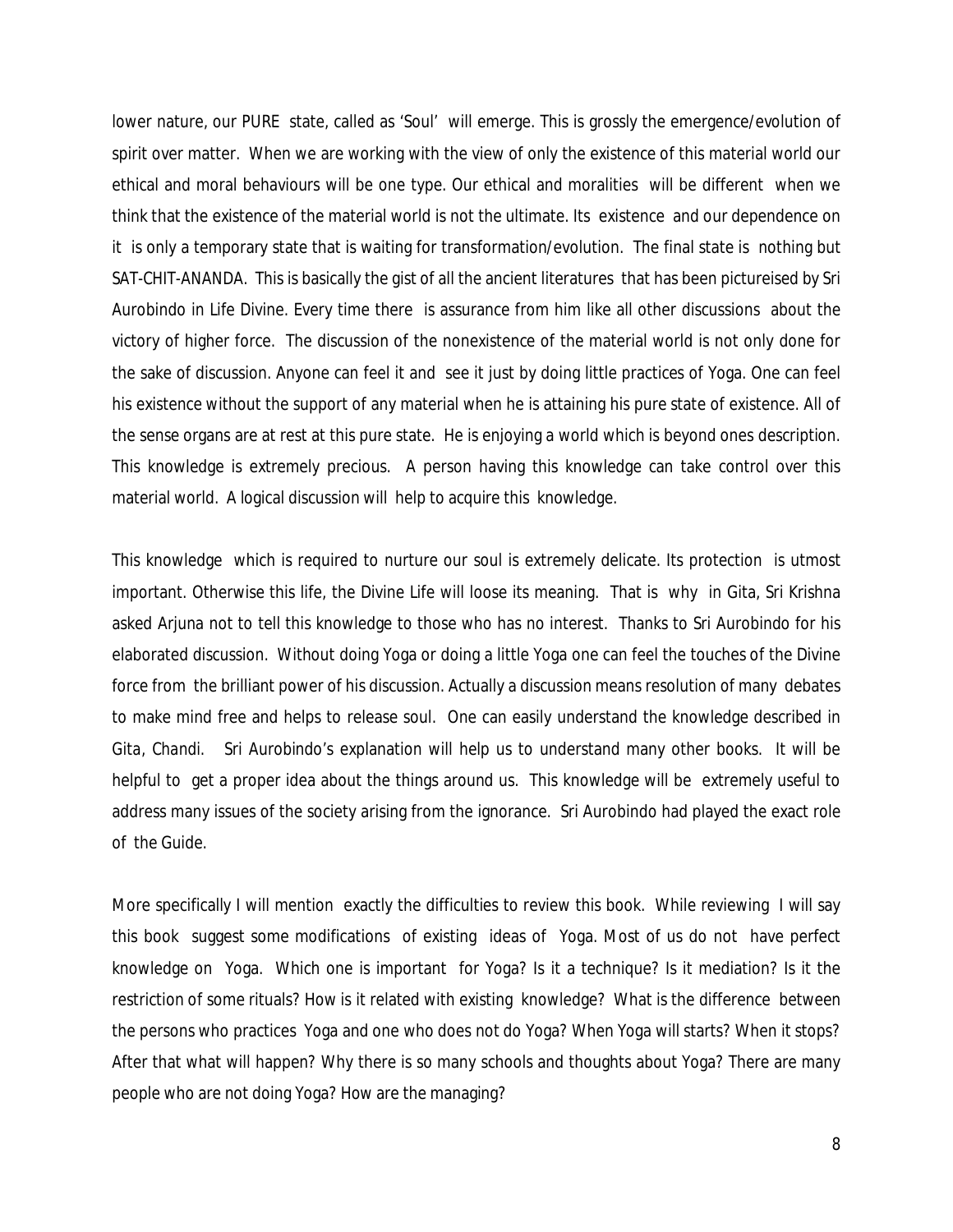Recently the driving power of this world basically lies on the hands of the Young generation. Society is controlled by the decision of the meeting of the committee. Based on the decision of the committee our fate will be governed. We will wait eagerly to see the goodness of the committee members. Seeing the situation some of us try to simplify the Yoga for practical purposes. Availabilities of many books/trainings/schools indicate this. By following this one may be able to enjoy his life peacefully. This approach is no doubt appreciable. But the essence of Yoga and its associated knowledge will not be available by any way. To make life stable and secured should not be the only target. And it is also not possible. The main spirit for which Yoga is introduced is to teach about sacrifice. But sometimes we talk that by doing Yoga one will be physically fit and etc to make the Yoga popular. By saying these we are basically inviting more consumption. The purpose of Yoga will be failed completely.

Around 100 years back, Sri Aurobindo visualised such problems. Sometimes we become surprised to his visualization about the present technological society. How does he draw the picture of present day society at that time? In his time practically no such modern technology was developed. For example only 1952 we got transistors. We got Laser, optical fibre after 1960's and microprocessors around 1970s. Nothing was available during his time. He passed away on  $5<sup>th</sup>$  December, 1950. I believe that problems of the society were not much multi dimensional in nature at that time May be this is a reason this book did not receive much importance to relate with social problems. I believe as we will proceed further, we will get more and more technology and also the more complexity of the social problems. Day by day this book will be popular. This book will draw much attention of the future generation.

The book suggest some points which were grossly overlooked or discussed with less importance in Indian Philosophers or by the Indian Rishi/Seers. He had tackled the allegation that Indian Philosophy do not know to handle the material world. He had taken care about the most serious objection about the Indian spirituality which is the attempt to ignore the individual ego. Irrespective of one's caste, age, sex they prescribed Yoga as if science, technology etc has no meaning. All of us know that one day we will not be here. So, what is the reason to think only about Yoga. Manifestation of life was extremely narrow in our conventional Yoga system. To remove the pain and suffering of life they mainly prescribed Yoga and once it has started they ignored the other aspects of life. The Yogis were much more inclined for their liberation. They were not taking part in different works of the society.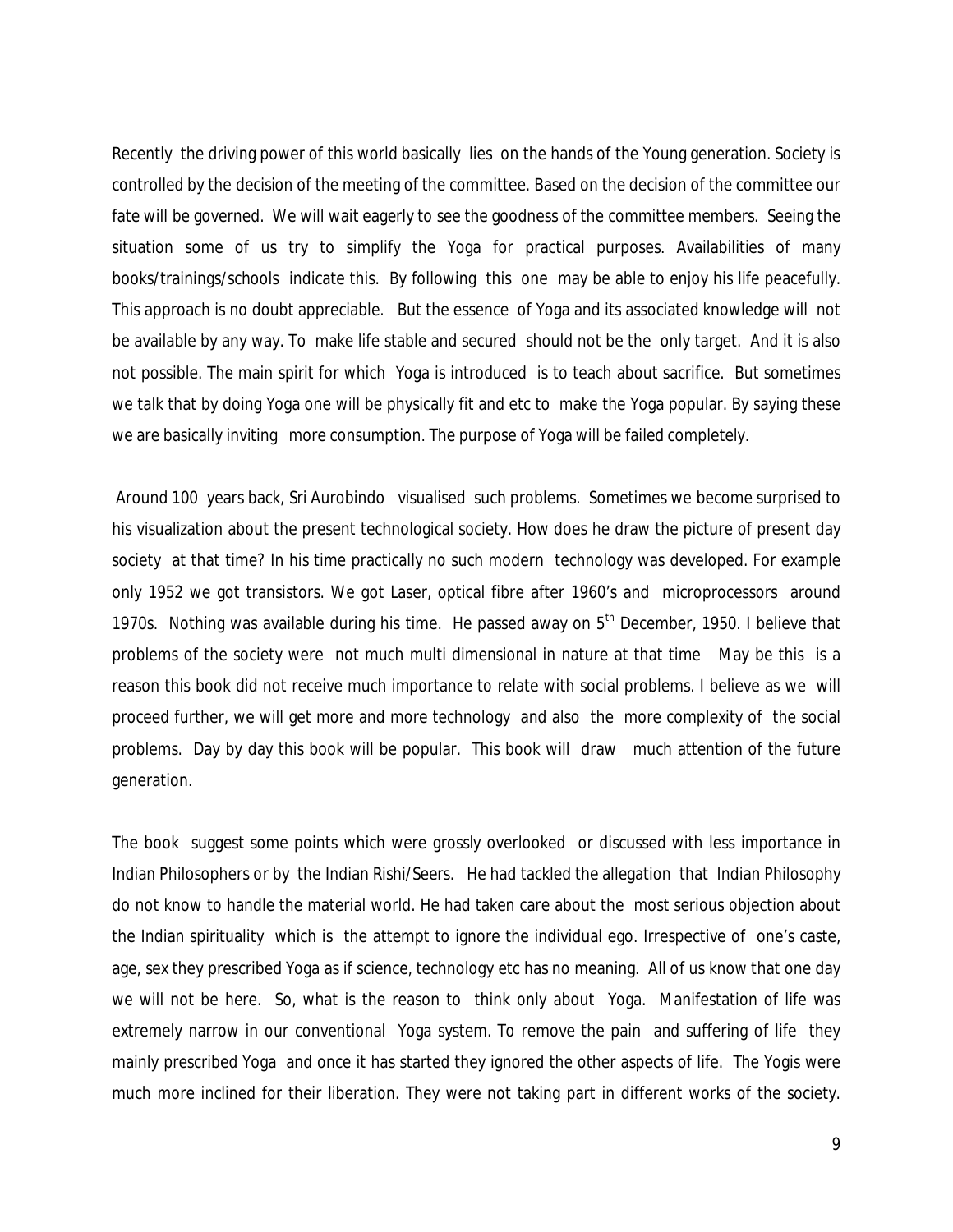Their Yoga power will be destroyed by performing *ADHARMIC* behaviors. Forget about the defence, they will prefer to leave his place allowing others to occupy it. They are afraid to attack people just to maintain their *DHARMA*. Otherwise they will be treated as *ADHARMAIC.* There were no such attempt against all the foreign invasion that took place.

Once when there was no practices of science, technology etc. people had much time to spend on Yoga. But in future they will not get much time for conventional Yoga. He argued that, if there is the divine force which is again conscious in nature should come in natural way. What is our duty to call this force? He resolved that we are definitely under this divine force and always it is ready to help us to transform our lower nature to higher nature. But we the human being can expedite or delayed the arrival of this force by our performed *Karma*. Any attempt which is working against the descending of this force is unethical. To expedite the arrival of this force is our duty. We will formulate or discuss our rituals, family system, society structure keeping this in mind.

There were some other aspects for arriving a *SOUL* on this earth. Fulfillment of *BHOGA* was not addressed clearly in ancient literatures. In these books they were much more interested to tell the stories of *Gods/Goddess* to pass time. If there is no individual ego, then what will be the purpose of this creation? Generally in our ancient literature it has been described that after getting '*Mokkhya'* one has no need to participate in this world.

Life of the Yogi was manifested in different ways. Sri Aurobindo realized this. This was the beauty of his Philosophy. Even after completion of yoga he had honored the individual ego. He used the term 'Life Divine'.

There was also some criticism on his work. In this context I will mention that before the Life Divine, there was *VEDA, Purans, Gita, Chandi,* and etc. It is my belief that it is almost impossible for any one to say anything beyond the message of VEDAs. I am advocating many things about Sri Aurobindo. But I believe that the highest message of his book was same as the message found in *VEDA*. But the way he had discussed, the way he had interpreted is beyond ones imagination. He truly felt there were really some point which were weakly discussed. It was not true that the previous Philosopher does not know these things. But at that time it was not needed for discussion. Just by the power of his discussion he had completed major portion of Yoga for which it was expected to pass many years.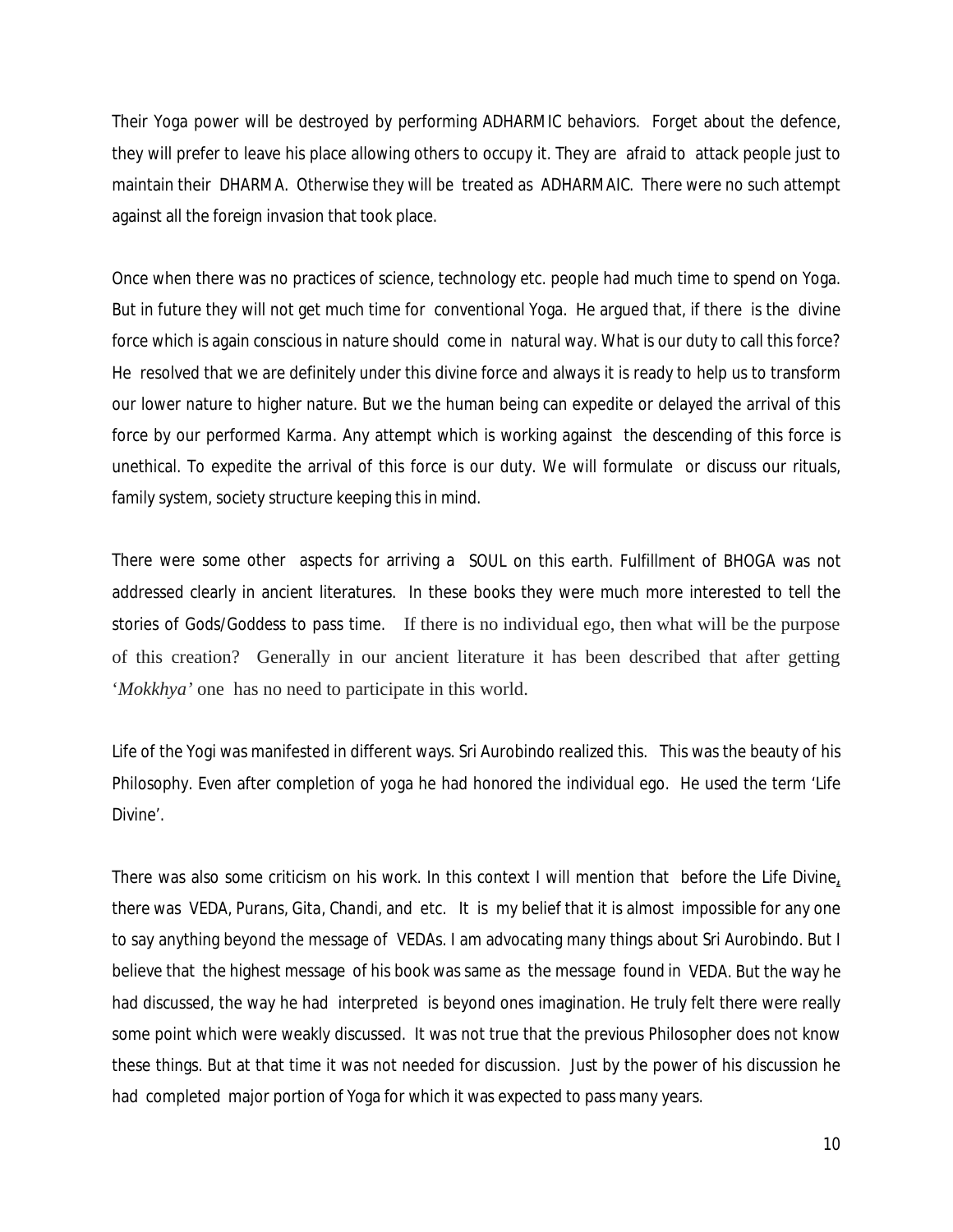I mentioned several times that he linked the knowledge that has been described in our ancient literatures. It is not an easy task. There are many '*Slokes'* . There are 700 *Slokes* in Gita and Chandi. To explain the meaning of each '*Sloke*' is not easy and after that correlation is also needed. This realisation also be discussed suitable for the people considering his society and its status at that time. We require knowledge at different level according to our age and profession. There is some hard facts in our lives. Our age will change. We will pass different phases of life. Our need or requirements for livelihood will also change with our age. Evert time we will find there are people some of whom are older and some of them are juniors. Even if we ignore everything, there will be distribution of age. There will be the distribution of resources. It is not because of any social problems. Developments is always associated with some distribution. Otherwise development will not be defined and measured. By our some action if it is sufficiently strong, this distribution may change and will take different form. But distribution must be there. We need it at least to justify our success. Without realizing this distribution if we fight against it, no such fruitful results is expected. Hierarchic is needed. In a family, in a corporate sector and even in a whole nation everything can not enjoy the same status. It is not because of the fact that other do not know to enjoy or have no power also. Caretaker and land owner of a house can not enjoy same status. To run a society since different jobs are required, different status will come automatically. Particularly in democratic system this will be a serious problem. Standing in this system we have to again honour the higher qualities. No, these are not problem at all. This is the beauty of this creation. All the rivers will be happy when it touches the ocean. If we get the target no need to be worried.

Sometimes I become surprised to find Sri Aurobindo's explanation. According to him due to the process of evolution, our consciousness will definitely expand. It will be manifested through all of our creativities. Our consciousness has been shifted from physical plane to mental plane and is waiting to go in higher mind and finally to spiritual plane. Leaving the physical plane conflicts will take place in the mental plane. Say for example if we consider the expression of one quality like zealously. Misuse of intelligence will be its associate characteristics. Zealousy is much more dangerous than physical obstruction when we are staying in mental plane. This qualities again will be manifested as love when I am staying in the physical plane. Expression of all our qualities will come depending the situation. To identify and apply any law order accordingly is extremely difficult. Our scientific discussion or any discussion based on clear logic is extremely needed so resolve these issues to rescue or lift mind to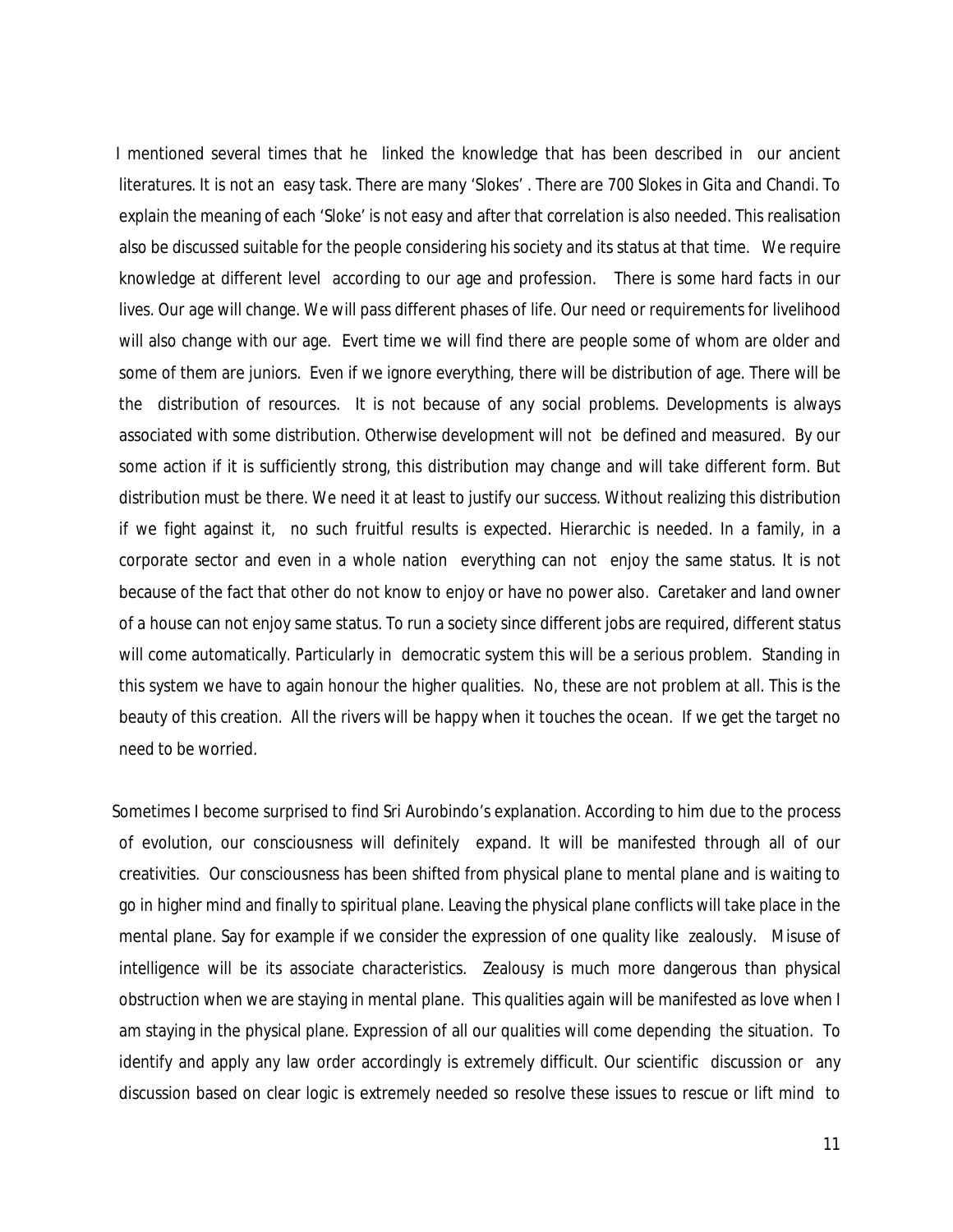higher mind. The white colour of any body if we understand must be expressed as white. It does not matter on our status. Without realizing this, it is difficult to appreciate any scientific findings.

In science the concepts on matter, space, time is important. The concept of vacuum is also an important concepts in Physics. All these concepts are being touched in this book.

So, there are many issues that which should be addressed first before going to review this book. After that one will be in position to evaluate this book. May be this is a reason for which people say the book Life Divine is difficult to follow. Since it is based on such issues and resolved the debates among those issues which we do not know at all even at its primary level. To understand his philosophy one should have read many other books, including *VEDA, Gita, Chandi* etc. which may not be possible always for everyone for our professional work pressure. This is true. It is not the fact that people do not able to understand it, if they try.

I believe, this book is a highest level expression of human intellect. I will spend few words to extend our mind for recollection as the back ground of this book.

**Back ground of this book:**

#### **Our understanding before the development of Science and at this time of Science**:

Scientific technique is the best technique to resolve any issue to its precise level. There are also limitations of science. Before the development of science people did not explain different natural events, particularly the natural calamities comes to him. According to his logical sense and existing knowledge at that time he assumed that behind all these events there is some power. When they were become angry for the misbehaviors of the human beings, these natural calamities comes as a punishment. People, for his protection based on the evidences available to him at that time created God. He also formulate some rule which please God. The person who did not follow this rules was treated as sinners. Worshipping was started. Concepts of *Dharma* arisen. In the name of *Dharma* exploitation also stared. By using his force, showing the inabilities of others for not following the rules he stared to rule over other persons. Dharma was defined without any scientific logic. *Dharma* becomes a bondage to us also. There were many fights to come out this bondage. Scientific knowledge played a major role in this context. But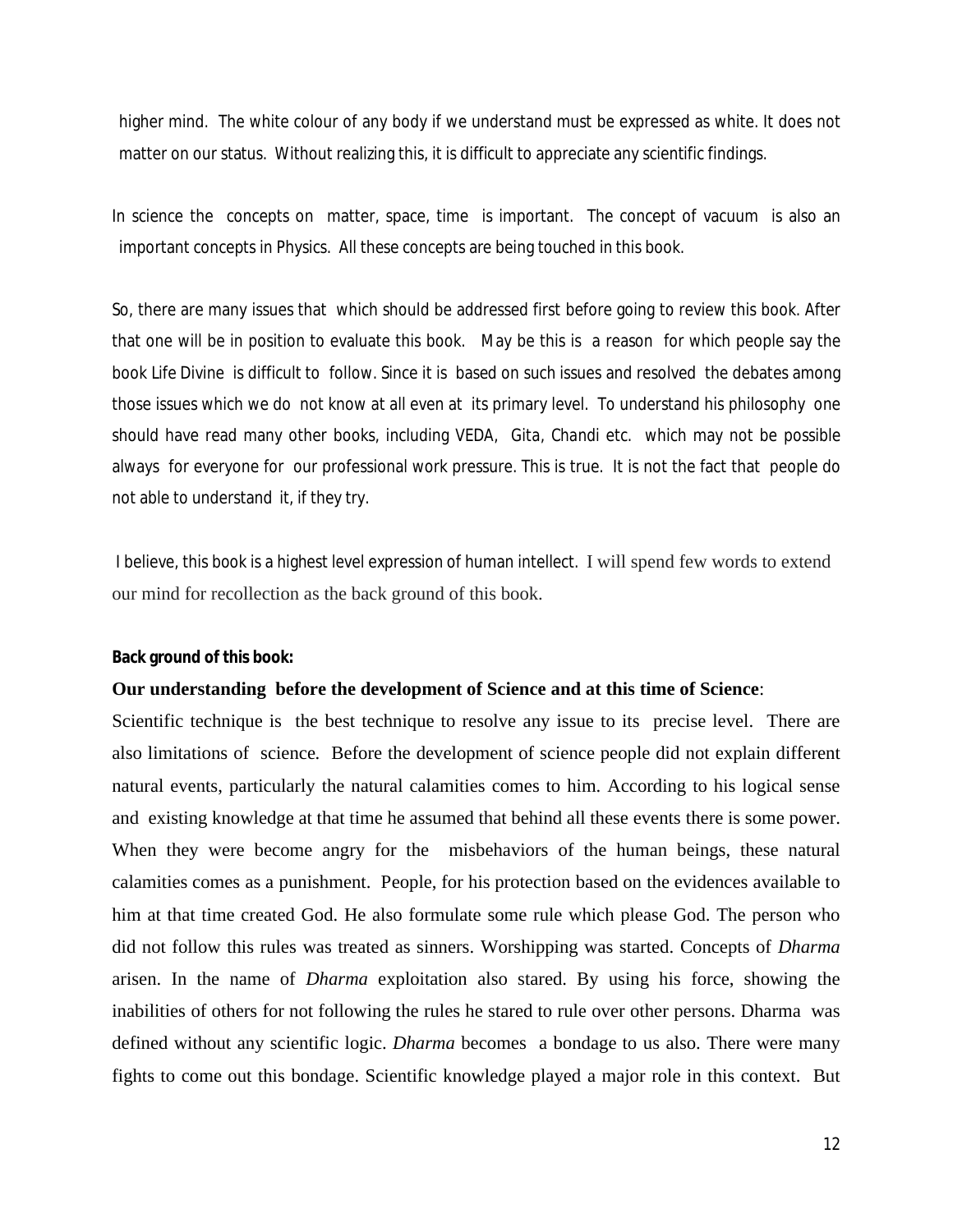one spirit was interesting to note. His intension was to get protection, to get *Ananda*. This is also the spirit of doing science today also.

In the process of worshiping which started with an unscientific way, turned to a logical basis. When one person is sitting for worshiping he observed the following things; feeling good, breathing is being controlled. Automatically his attention goes on breathing. By this way he had developed his Yoga system. He started to experience of light sound within himself. Side by side his level of thinking was also manifested in different way. By this way he had developed the technique of Yoga and also realized Knowledge that he attained during Yoga. By this way his experience were found in *SRUTI* and recorded in *VEDA, GITA, PURAN* etc. He had also realized the pain and suffering of human lives on earth. And tried to remove this pain and suffering. By this time science had also started to grow and by scientific analysis he explained many events without considering the role of Gods and Goddess. For the scientific people the old customs appeared as superstition. Of course some of this allegation was true. It also be mentioned that some of the scientists also follow the unscientific methods. To a scientist, science is also related with his profession. Out of many scientific limitations I can mention at least one here. Science can explain the events and also its reason. But it can not say the purpose for which the events is taking place. The debates and conflicts comes from such points. By this time due to scientific and technological development our society has been started to grow and develop. In this way we had developed this society ignoring some basic questions which were addressed in our ancient literatures. Without this knowledge it is almost impossible to describe this nature just by using the scientific knowledge. Scientific knowledge will help to create more technologies for our comfort. Many other issue like production, management, administration etc and based on that many ethical and unethical issues will come and we will also be coupled with all these. Basic questions for which science started will be continuously ignored.

# **Existing State of Human being: Pain and Suffering**

# **Indian and Western Philosophy:**

There is a difference in approach between Indian and Western Philosophy. But all the discussions were started with a primary concern. Even if we try to initiate any discussion today or even tomorrow this concern can not be ignored. Almost all the philosophers had realized that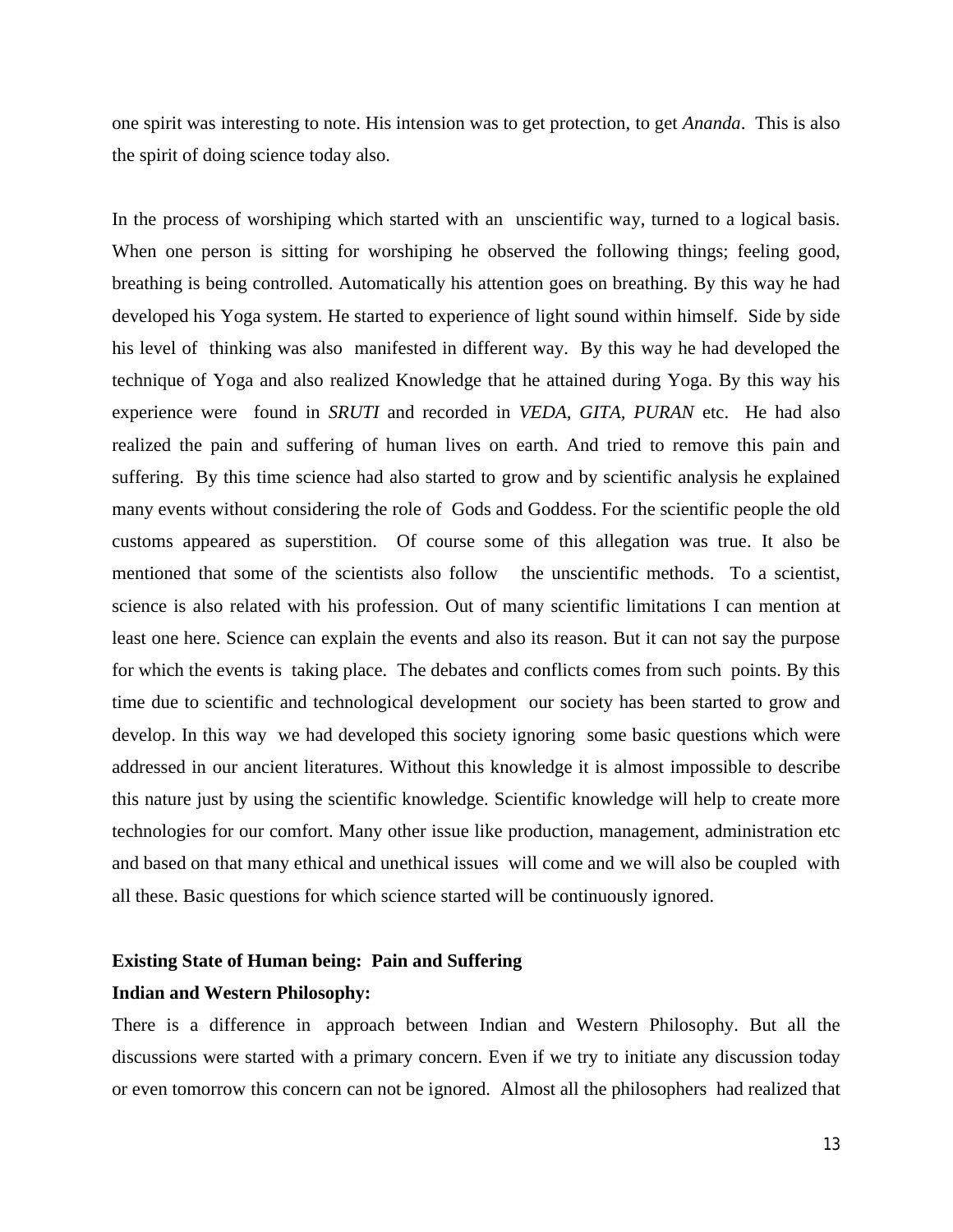life is painful, miserable, incomplete and mortal in nature. By his proper action he can control some issues to make him happy. But there are some issues which can not be controlled. Different approaches take places to remove his pain and suffering and to protect him on this earth. Group of philosophers mostly concentrated that due to lack of his needs he his facing this state. They mainly concentrate to solve it by providing material comfort. But Indian philosophy feels that by providing only some material comfort it is not possible to make him fully happy. One day he will not be able to enjoy this material world. Indian Philosophy suggests that his original state was *'Anandamay'*. Otherwise he will not seek for *Ananda* always. He will not be satisfied unless he is being returned back to his original state. This state is *PURNA,* where he will find his pure existence. They uttered the terms like, *SAT-CHIT-ANANDA; TATTOMOSI*, *AHOM-BHRAMMI*. He can exist on this stae without the help of any material support; just like the *Sun* on this sky. Human being are separated from his pure state. He had lost his path to go back. One should try to show him the way to return to his Pure state. This is his own state. This is his final destination. This divine force is termed as Mother called by the Sadhak while doing his Yoga. By the term Mother automatically all sorts of protection are assured. Again the term *AHOMM-BHRAMMI* is uttered here. This is basically the transition from *DAITABAD to ADAITABAD*. Details discussion may be helpful. I am just mentioning to indicate use of any terminology has its place of occurrence and sequence. Simplification is needed. But over simplification will destroy the inner meaning.

In this context I am being tempted to include few lines which are really not needed for this present discussion. I am including since there are many creativities to highlight the meeting of the lower and higher consciousness. This may been described as the arrival of a river to the ocean. River losses its separate existence finally. Before reaching the Ocean it maintains its separate identity and also there was associated fear, tension etc. But all of its tension vanishes when it reaches to its destination. I am being tempted to include on image here just to encourage other creativities.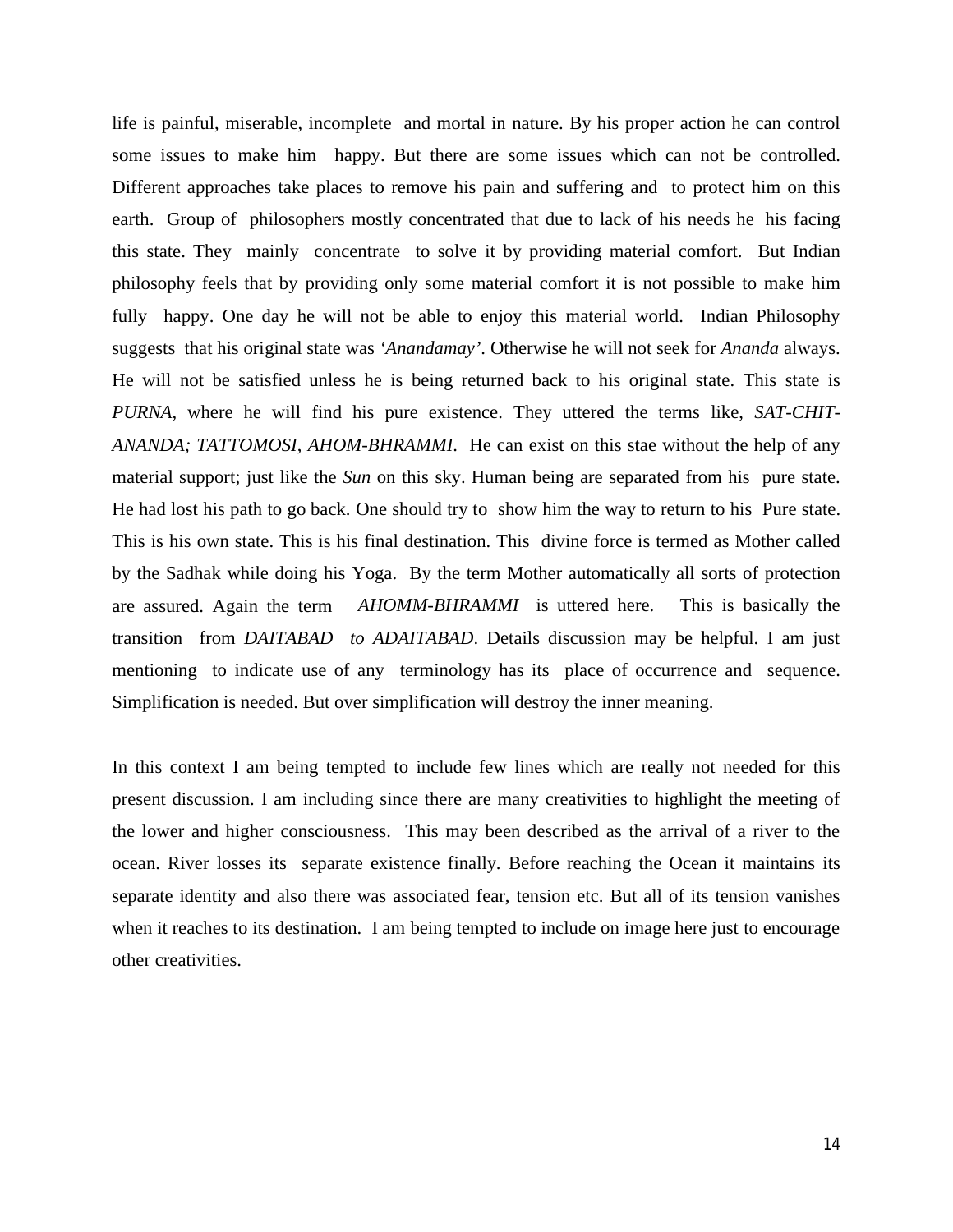

Rivers after the journey is completed meet the Ocean. When it reaches to ocean tits duty is over. Relaxation may come after reaching the destination.

This image will be helpful to understand about Yoga. Some other discussion available in poetry, folksongs, *Baul* Songs, stories, paintings, photographs etc. may also be included here. There are so many creativities just to highlight this meeting or eagerness for this meet or being sad being unable to meet.

Even if we look clearly all of our action is being performed to get *Ananda* and to maintain it. It is not possible for any one to do any work with expectation that after this action his state will not be good. His intention is to get *Ananda*. Even a thief is stealing with the idea that he will enjoy a stable state. His suffering will be removed. To his family he will be treated as responsible person. To present us as responsible, dutiful, sensible, is the basic spirit of this creation. But there are some issues for which our purposes are not being fulfilled. *Karma* is not being performed accordingly. We are violating the rights of others. One will be surprised the discussion on *Karma* in our Indian Philosophy.

A gross picture of Indian beliefs are mentioned in the following section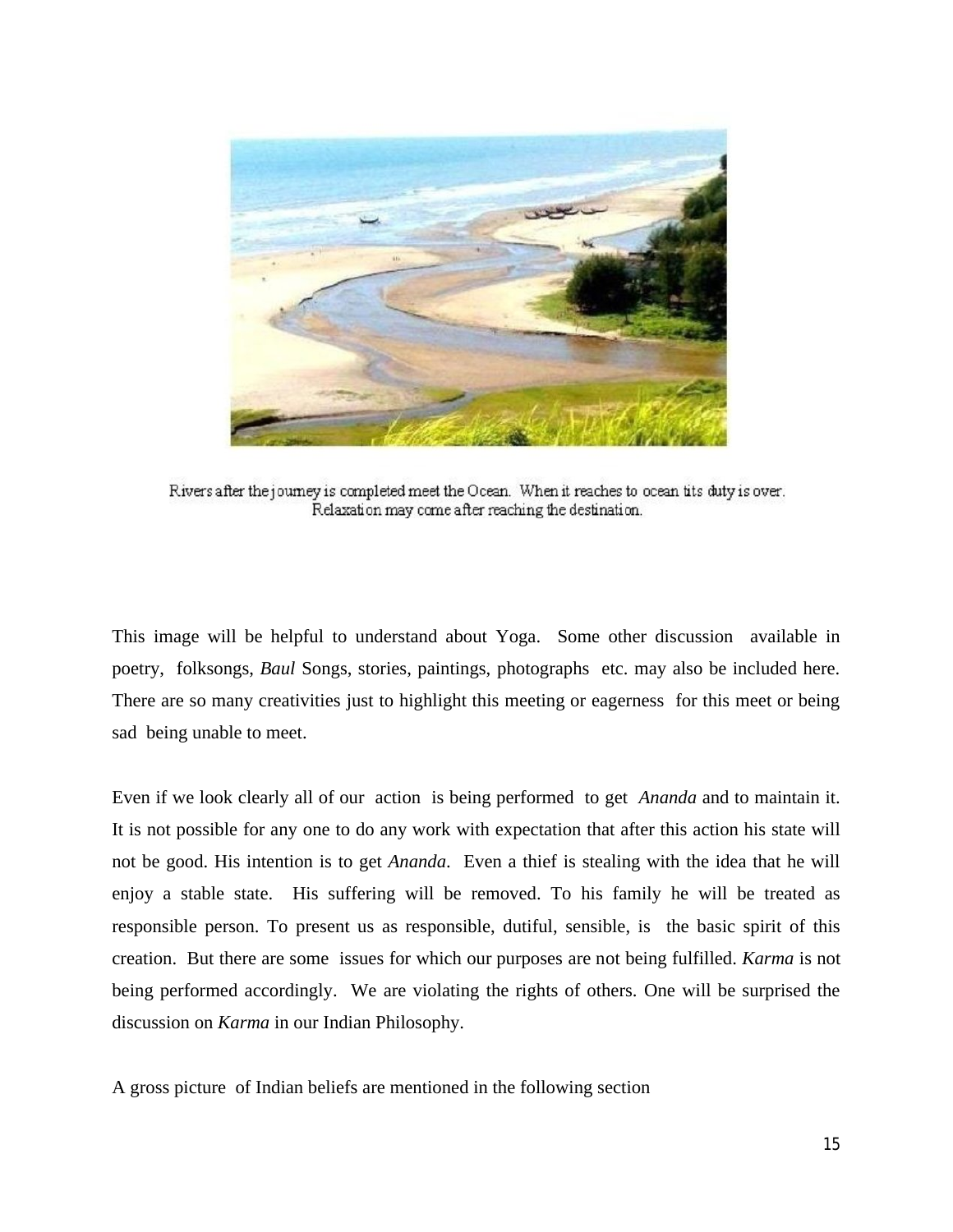# **Solution to remove the pain and sufferings:**

#### **Yoga : the way to return back:**

'Being' and 'Becoming' is a major issues that has been discussed in Indian Philosophy. Sri Aurobindo had explained this by introducing the concepts of evolution process in his philosophy. Evolution is the highest cosmic creative force. Due to this evolution process we are all evolving and one day we will reach our destiny. Journey from the lower nature/state to higher nature will occur automatically. It does not depend on us. We just expedite or delayed this process by our activities. He had explained the qualities that will be manifested when we reach at the highest level. Before creation we are associated with this divine force. But to fulfill our ego we arrive on the earth and are being separated from our origin and become ignorant about our previous state. This force, for which we have forgotten our identity is termed as *AVIDYA*: *MAYA*. Always we are trying to return back to get our pure existence.

Anyway, here, we are being attached with different activities (*Karma*). There are two possibilities to perform the *Karma*. One *Karma* will generate more *Karma* which results more attachments. Performing his *Karma* in a proper way (*Sattaik Karma*) the remaining *Karma* will be reduced and gradually one will be free and will approaches to his destination.

# **Description of human body:**

Human body/anatomy is extremely beautiful. Human body is constructed in such a way that really there is scope to return back. This whole universe is located within the human body. One should know the technique to explore it. From the beginning of the formation of the embryo this divine force guide him and also situated in our body. On the head ( *Brambha Randhra*) it resides and spread through out the spinal cord and finally it takes rest at the end of the spinal cord. By dividing the whole path by six chakras Yogi tries to retuned back. *Kundalini* energy from the lower end chakra is rising and going up to meet *Shiva* at the top most Chakra on our head.

When one person doing meditation means he is withdrawing himself from this external world but doing Karma within his body.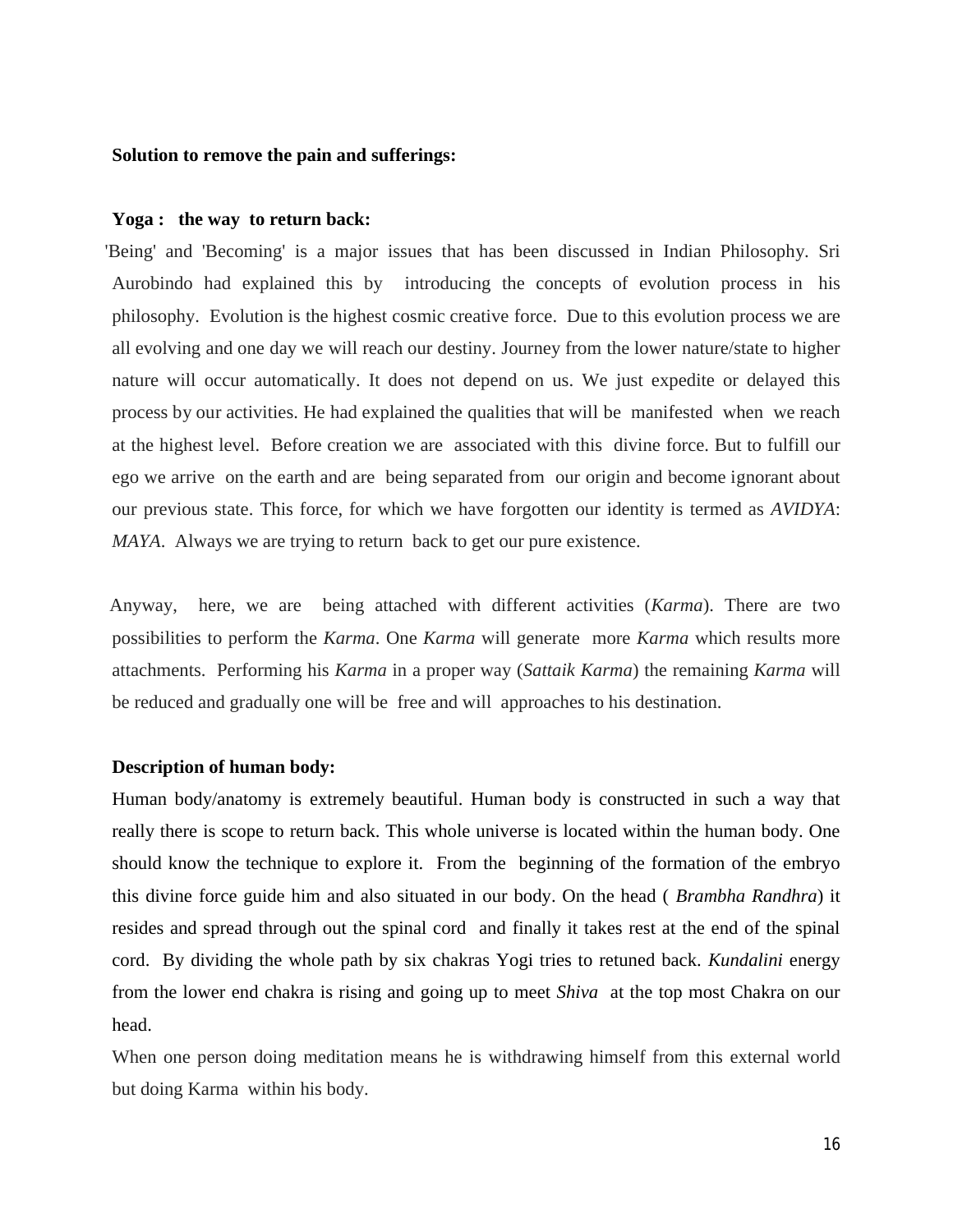#### **Review of Different Stories/Books about the journey of human being:**

Different Yoga system is basically helping us to return back to our original state. This journey has been described by almost all the ancient literatures (even in any recent poetry/songs, drama etc). Meeting of *Radha Krisha* may be considered the ascending and descending of this force to meet a point for completeness. On the way there are many forces which restricts the upper journey. There will be point when it will be difficult to move further.

With suitable diagram and figure different stages of a Yoga may be explained in a better way. During Yoga different stages come. Before Yoga the Yogi was enjoying basically his normal state and when he starts for Yoga/meditation he will gradually enjoy a different world. At the primary stage, he will not be able to reach that world and again it is not possible for him to stay in present world. In one side he will listen the divine call and in other side he will not be sure what will happen exactly by going over there. This state will go for some time. But seeing the urge of the *Sadhak,* his Guru approaches and helps him by providing more light and sound etc. *Sadhak* being inspired by the blessing of his Guru, tries to move further and gradually enters into almost a separate world, the so called Spiritual world. Here *Kundalini energy* is crossing the *Ajga Chakara*. *Sri Gurudeva* helps by his preaching and knowledge what we find in *Gita.* Along with the preaching of *Sri Gurudeva*, our divine Mother comes to protect his Son (*Sadhak*) which has been described in *Chandi*. Without the help of Guru it is almost impossible to complete the journey. From here identify of the individual being starts to abolish. He is feeling the different world. His journey is now completed. Generally after attaining this spiritual world after so much struggle, no one enters into his early life. At this state this world may appear to him as nothing but illusion or *MAYA*. But before attaining this world it is not wise to say this world as illusion. Sri Aurobindo had introduced many concepts at this point. This is a very important aspect to describe. at this point all the philosopher should be extremely careful to address the mystery of this creation very carefully. He must come out from his personal ego. At this point one will feel his pure existence. Before this there was extreme struggle. To fell this state is really not possible for any earthly people. To honor the individual ego and to make the life divine Sri Aurobindo advised to bring divine force to expedite the earth transformation. In this context I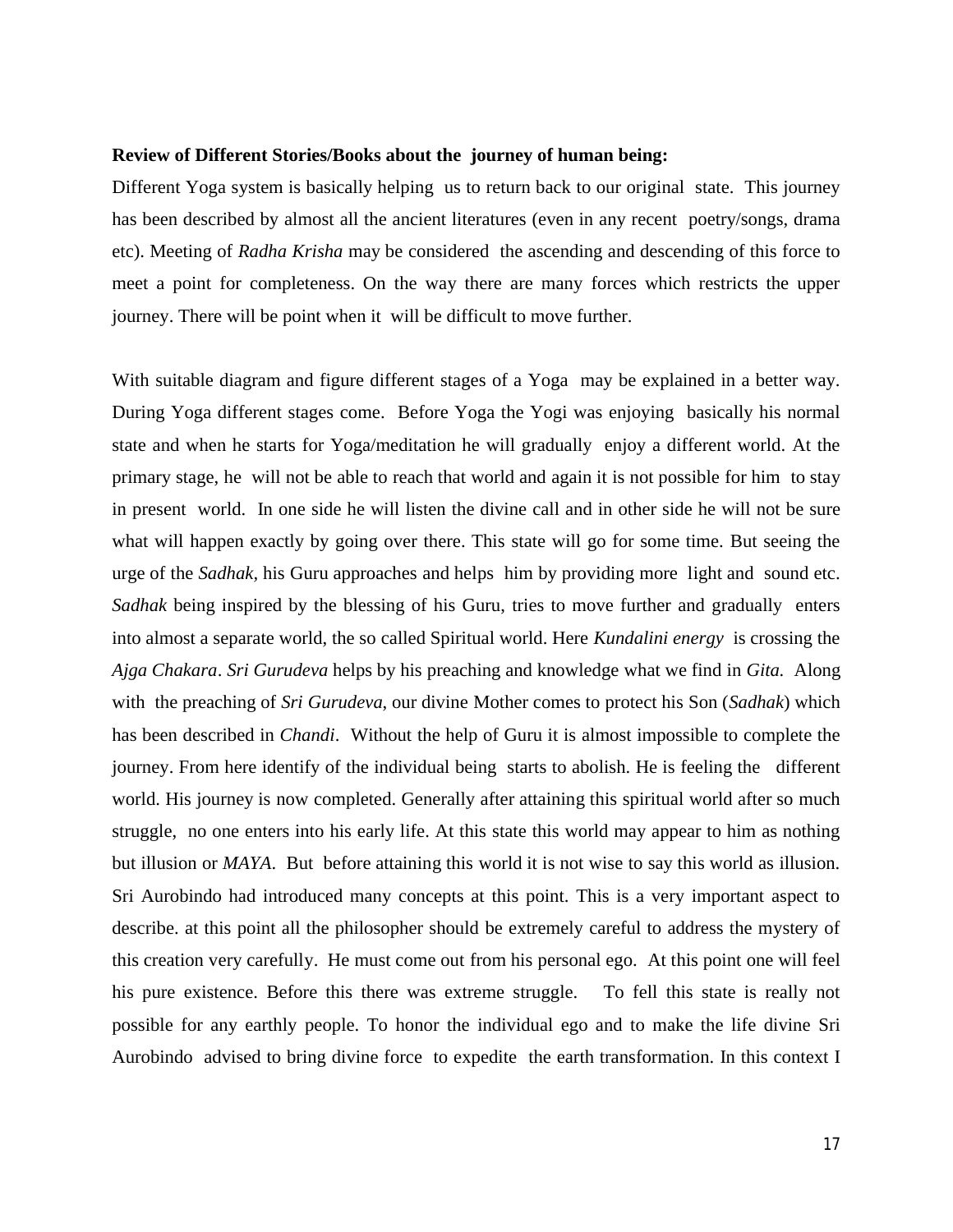can recall *Savitri*. The whole book describes the experience of this journey. In *BAISANAV* literature the different stages of the love story of *Radha-Krihna* may also be recollected.

#### **Sri Aurobindo's feeling over existing idea**

Sri Aurobindo also realized that before his time Indian Yoga has been concentrated mainly to remove pain and suffering of human beings. In a developed society at this modern day why people will always be worried about the pain and sufferings. He has his vast literatures, other supports of the society, family, friends, etc. If Yoga is defined only in this aspect, it will be treated as the business of only the suffering people. Academic people will be ashamed to accept it. It appears that Yoga had started by the ignorant people for their survival. Yoga will loose its proper meaning. Yoga is related with the attainment of higher force and knowledge which was uttered by our ancient Rishi/Seers. A wrong interpretation will create so much difficulties. All of us on this earth are looking for power, wealth, fame etc. So there is sufficient chance to misinterpret the Yoga. One may say that by doing Yoga one will be fit, healthily etc. It may be defined as the tools to fulfill our material desire. This is ok. But by saying only this, indirectly Yoga is being prescribed for more consumption. To save the human beings from this ignorance proper discussion is needed. May be for executing the earthly duty so much knowledge is not needed. But knowledge has its importance in some cases. Without proper discussion mind will not be extended to higher mind. A discussion is always associated with power. Power of the discussion will be sufficiently matched with the power of undivine nature. Without the help of Divine force it is not possible to be free from the lower qualities. Otherwise there will be a mismatch about our saying with our execution. Misuse of intelligence will be a major characteristics of the higher mind also. So in his Philosophy Sri Aurobindo recast the necessity of Yoga, its technique and style. There was an idea that unless doing Yoga one will not get the knowledge of divine force. According to Sri Aurobindo the preset human beings are quite rich in his scientific discussion, by his poetic imagination. By just proper interpretation of the recent development of science technology and also the recent social problems one will attain the knowledge of Yoga, without following the conventional Yoga technique. A person who never done conventional Yoga or meditation, but working for the humanities and sacrificing accordingly, his mind of course is elevated. In some cases it will be difficult even for a Yogi to compete with that persons, unless that Yogi is not equipped with the tools and techniques of this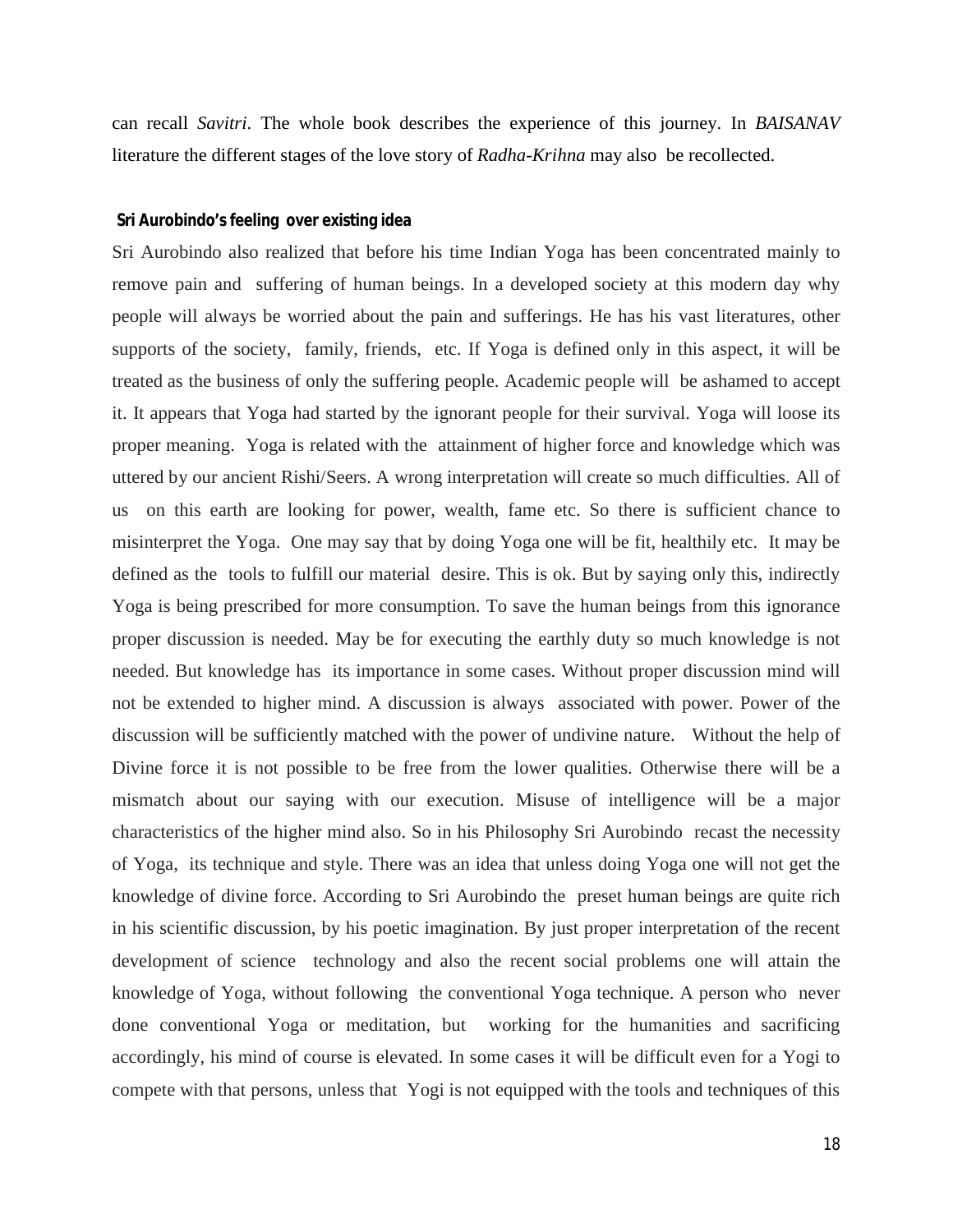system. On the other hand that person will not get the benefits that are being enjoyed by a Yogi. Generally a Yogi can handle some extra ordinary power which we call as *BHUBHUTI* . The interaction of the subtle world with this gross world is known to a Yogi. This material world is nothing but some sort of condensed energy. Science has simplified many ideas that were difficult to realize through Yoga. By his work Einstein had changed the concepts of this material world. The findings of one scientific experiment has many potential. It is much more powerful than the Yoga *BHIBHUTI* of a Yogi. Yoga *BHIBHUTI* can not be a science by any way. It is the power/experience of one person. Scientific knowledge has its unique message. But to ignore the Yoga *BHIBHUTI* is not good. It is also a knowledge. Without ignoring it we will recommend to extend the scientific work to find the truth of this power. We will recommend to go with the scientific world. Doing Yoga is not only good, it is essential. But it is not good to invite a world based on Yogic knowledge. Practice of scientific attitude is always safe. I just like to say by this practice, the knowledge and associated power of Yoga will also come, if it exists at all there.

Due to academic discussion in any subject his mind automatically is expanded. With the help of this expanded mind a psychological method may be applied to replace the existing Yoga system. Description of Chakra etc will be difficult to accept for the coming day people.

May be Sri Aurobindo also knew about the present day situation when our life will be extremely busy. We will live in a society based on paper and documents. Any fight will happen in the mental plane. People will leave the physical plane they will prefer to damage one mental plane. Discussion on the misuse of intelligence is extremely useful in this context which I had mentioned a bit. It has been elaborated in all our epics in the form of moral story.

The conventional Yoga is difficult and Sri Aurobindo had simplified this Yoga technique. Only for this simplification it will not be fair to appreciate him so much. He had returned the individual ego even after attaining the highest force. His life is basically the Divine Life. This is his major gift for us. Discussion on this part is really a bit tricky. To allow one to participate in the earthly world is really risky. Any time he will be attached by *Karma*. To be in *Karmic* state and being free from the results of *Karma* is not so easy. One will be treated as dull and stupid.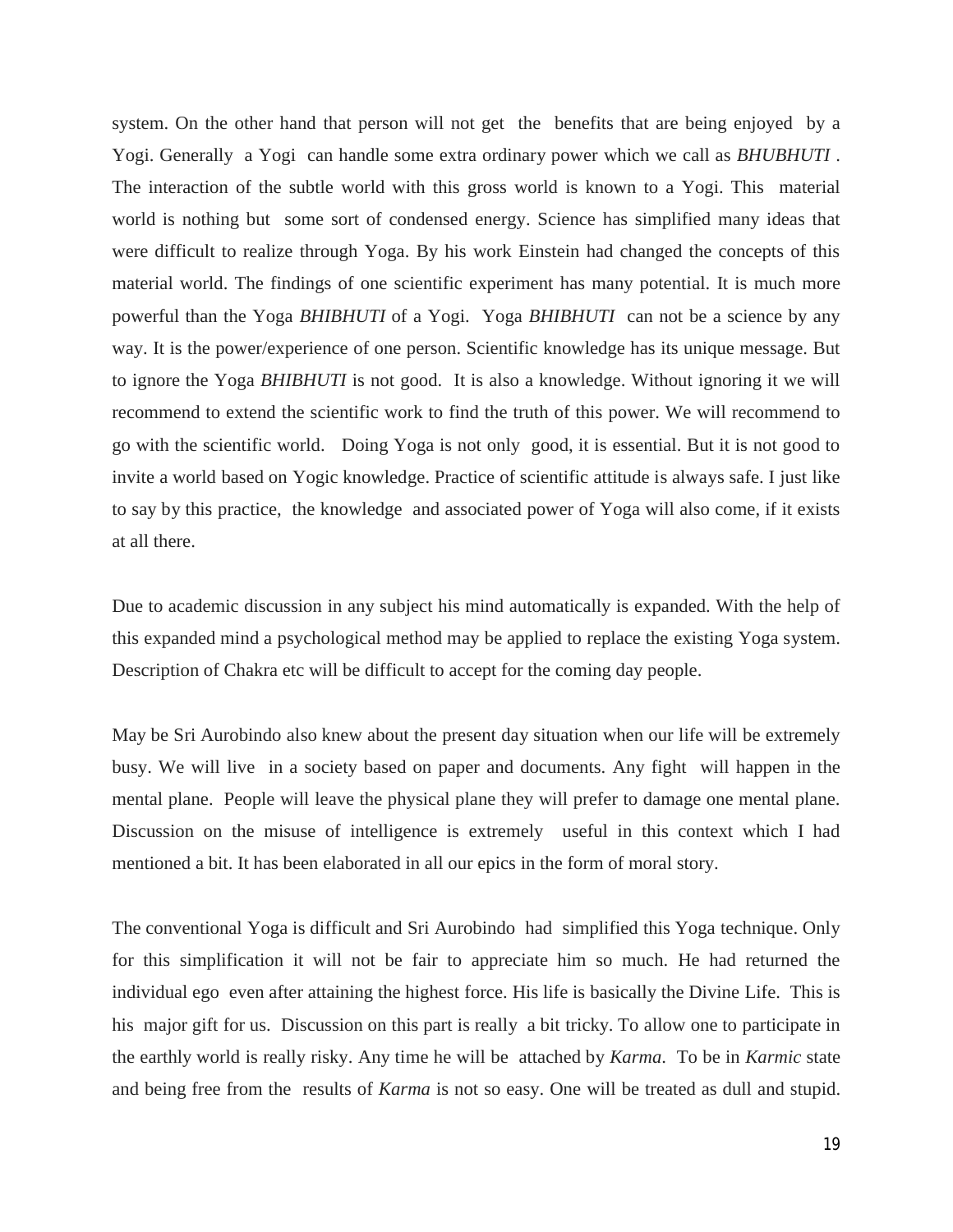But, here manifestation of life will be different. Because life is already connected to the Divine force.

I believe Sri Aurobindo has done his work considering the present day situation. He had entered deep into this creation to explore its mystery. Sri Aurobindo becomes the symbol of divine force itself. Without his work it was difficult to find correlation among different ideas. If we will discuss more about the nature of this force, its power of protection, its loving power we will definitely enjoy.

Without this knowledge I think it will also be difficult to explain the activities done by Sri Krishna. His every statements has tremendous meaning. By analyzing the action of Sri Krishna one may find two different aspects. Sometimes it will be ethical and sometimes it appears as unethical. Careful discussion is needed to resolve these issues.

# **Sri Aurobindo's Interpretation**: **Sri Aurobindo's modification in some issues**

Sri Aurobindo had modified many issues in his work. He had not much discussed about *Kundalini Yoga*. At that time it was almost unthinkable.

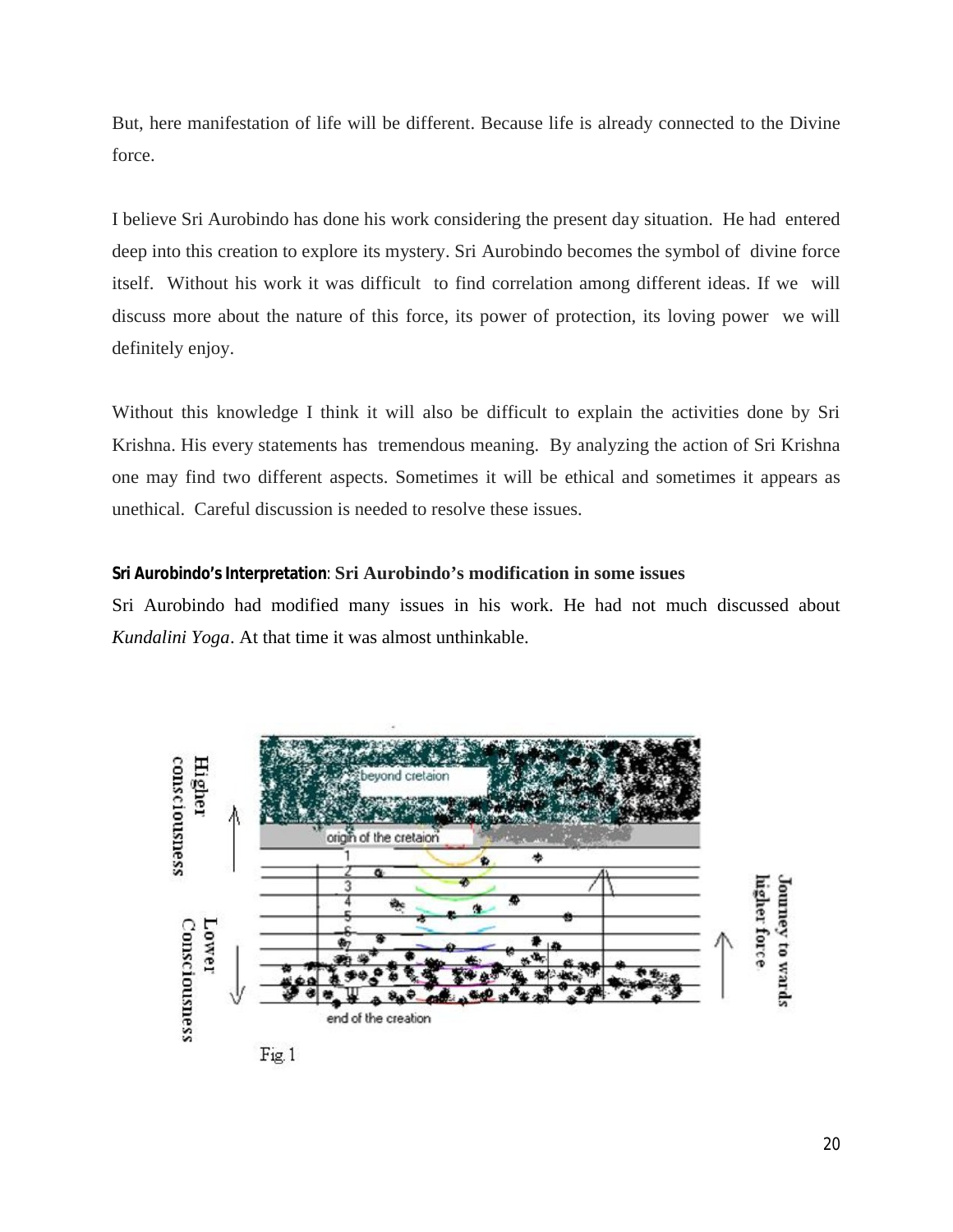There is a call from the higher force in the forward direction and also there is a call from the backward due to our lower nature. This is the struggle for all of us. Respond to this higher force may be expedite or be delayed due to our actions. Moralities, human values, quality of life, structure of societies etc whatever we are talking about should be formulated in such a way that the descendent of this force will be expedite. The schematic figure may be helpful to understand this discussion which I am not explaining explicitly. Actually whenever we read about our ancient literatures or even Life Divine such a pictures containing different planes arises in our mind.

We are all under divine force. At the time of our birth or arrival on this earth we are being separated from this Divine force. We are here to fulfill our ego. We are busy in our work. But from other side there is a divine call for us. Divine Mother is calling. Mother is waiting to get back his son. We are not doing yoga. Basically we are being called by this force and trying to respond.

The beauty of the creation is being maintained by the nature of its diversities. One should follow the equalness among different caste, age sex, differences of opinion. The urge to meet the Divine Mother. It will be extremely flat if there is only one opinion which again follows only me. Whatever strong may be my power and knowledge it is not possible for anyone to do all the work. Even if I know all the things, a child should be allowed to go through her/his play. To him/her it has no use unless I adjust my knowledge suitable for her. When I am interacting means I am accepting the ignorance. Everyone should be allowed to execute his duty. I can just help if he needs. Always there will a hierarchy in this society in every respect starting from ones age, income, profession etc. We can talk about equal rights. But to expect equal belongings is not desirable. Our excessive goodness will disturb the harmony. The book Life Divine as I mentioned discusses not only about Yoga, it also indicates different social problems that may arises due to our ignorance. Without the social structure, family system, it is not possible to talk about the higher knowledge.

We are living here only for a limited time. No need to use or attempt to get Yoga *BHIBHUTI*. What is its purpose? Having faith on the Divine Mother/ Force is the best power. To know the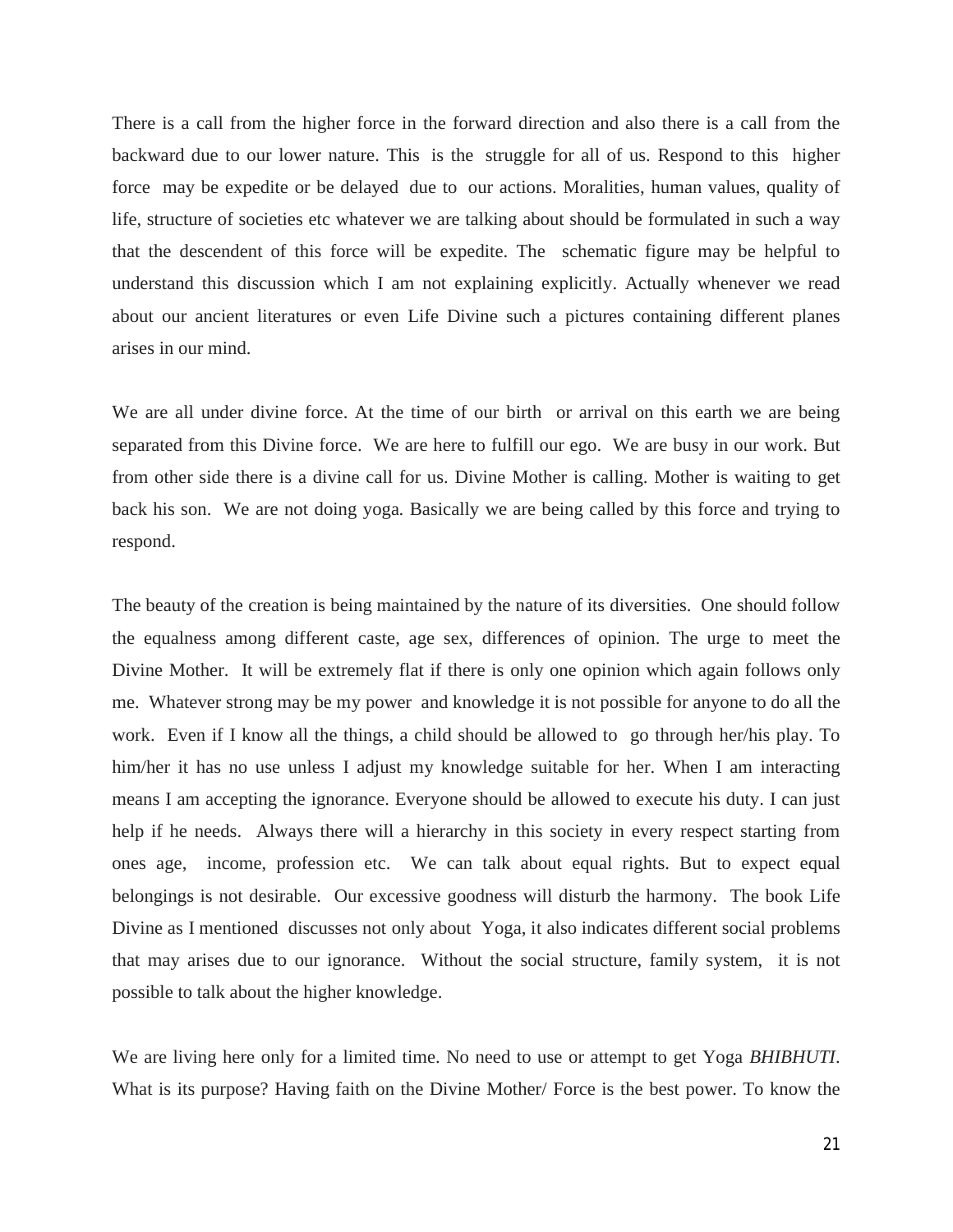characteristics of this force it is sufficient if any one simply reads about different 108 - names of Sri Krishna. Assigning different names different qualities has been attributed which always inspired a Yogi during his Yoga.

#### **Conclusions:**

Form this discussion we get one point. After the creation we are being separated from this divine force and we become incomplete. According to Sri Aurobiondo this incomplete is associated with lower consciousness. And he realized with our ancient Rishi/Seers that Yoga is essential for his return. It is the method to connect with the divine force to release his soul.

Our present state having lower consciousness (Sate 1) is under the process of evolution to attain the final sate (State 2) having higher consciousness. In between there is no such state which may be considered as permanent. Journey between two sates is the journey of the human being. To reach this state sufficient knowledge is needed which may be acquired by proper cultivation of science, technology, humanities, Yoga etc. Depending on ones potential and capabilities one can enjoy different charms and beauty on the way. This will be again challenge to the people on this earth.

I appreciate Sri Aurobindo's Life Divine. Being a realized soul he had taken troubles to write so many books. No such Indian Yogi had written this much. He had written with the idea that in coming days people will be extremely educated and for them Indian philosophy should be recast. He had selected this style and approaches. His ideas was also to honour the individual ego. He decided to go to the higher state and will bring this higher force to transform this earth.

In gist the human values and qualities will not attain its highest values unless it reaches to its Pure State. Journey will not stop unless this state is reached. Alternatively it reaches and connects with the divine force from where all of us has come. The present state is temporary state.

Sometimes it appears that there is a tendency in Indian philosophy to ignore some practical issues. Since these are basically the transition state when we consider the whole journey of our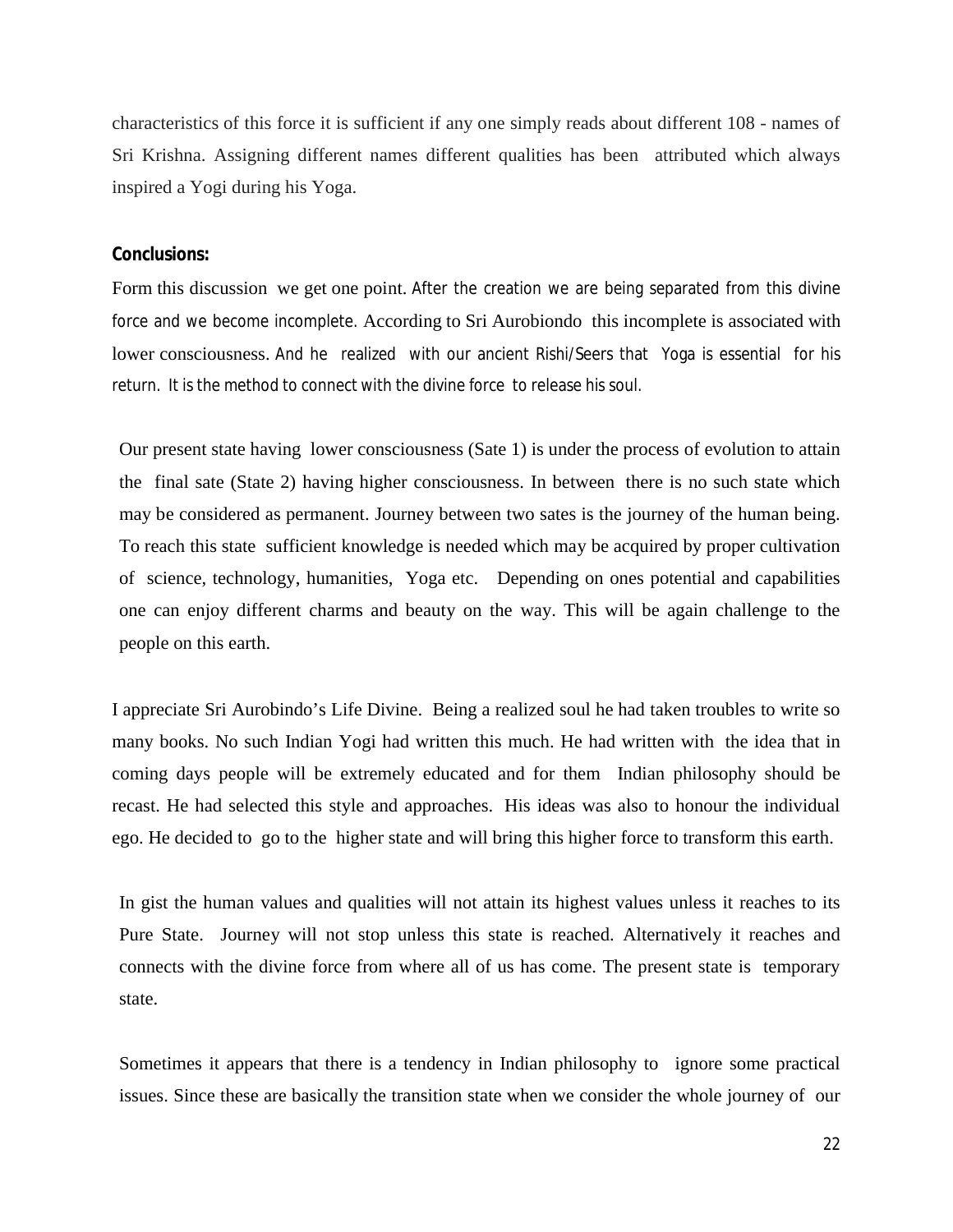lives. To what extend one will reject and accept depends on many issues. To go by adjusting with this will be a major challenge for the coming day life. Too much enjoyment will delay this journey and not to take any thing will raise the question about the purpose of our arrival. Otherwise, it is not true that Indian Philosophy do not know to handle this material world. In our old Yoga system it takes so much time and basically after acquiring this knowledge people get little time to participate on earthly life. He does not feel necessity to interact here. This is also a drawback of old spirituality. Some other types of ego or self satisfaction also arises. All the souls have come with some purposes. Even I know anything, it will not be possible for me to control others and also it is not essential also. Except a divine force or our divine mother there is nothing in this creation. We are being guided by this force. The main problem of us is the fear to loose our existence. All of our fear etc will go by knowing this force. To know this force, to know its manifestation in different fields is a great satisfaction for any individual. By virtue of this force we are being dutiful, responsible, sensible. Scientists, poets and others are getting inspiration to unfold their inner being. By knowing this force unification may come. There should not be any creativity without appreciating this force. Knowingly or unknowingly, all of us are calling this force, By virtue of this force all the problems will be solved. There will be no need to apply much tricky games. This world is not dull and stupid, there is a rhythm behind all the events. This assurance is there in this book.

The lower qualities has no power to prevail over the higher force. It is by no means possible to replace the higher intension by a lower one. It has been described the essence of all the preaching and moralities. Based on the geographical situation, culture etc. the rituals may be different. But again the spirit of prescribing the rituals must be same. The inner meaning of *Sri Gita, Chandi, Rasleela* and also other epic also be revealed and correlated from this book. Alternatively it also be said that starting from these literatures one may also reach the conclusion of Life Divine.

After reaching to Divine force/Mother one can say that this creation is nothing but illusion. But even if we say it as illusion or *MAYA* is nothing but the expression of this divine force. The *ABIDYA* is also the manifestation of *BIDYA*. This whole creation is nothing but the manifestation of this divine force. Pain and sufferings are also the manifestation of this force. There is nothing like good or bad. When one thing does not fits for our happiness we call this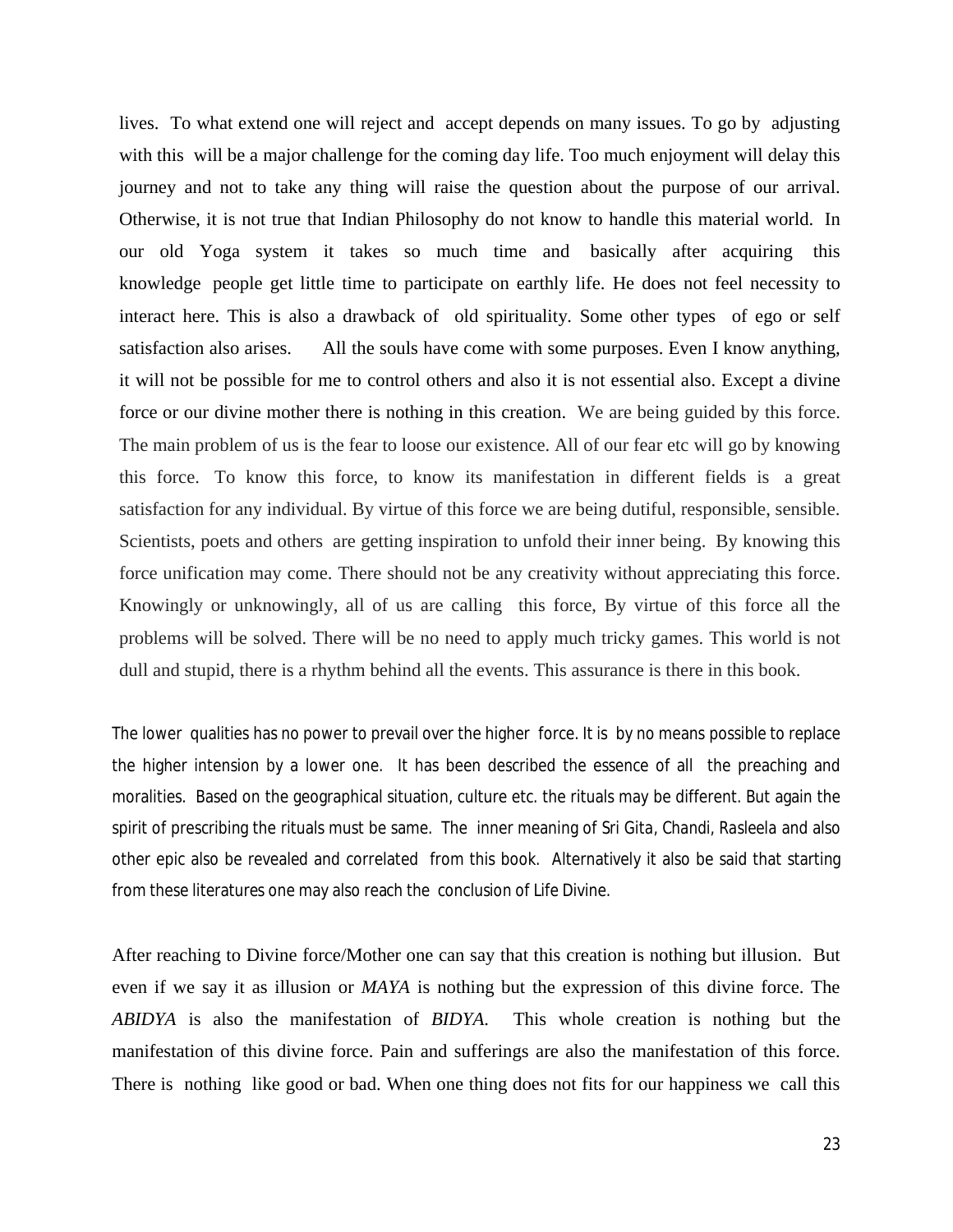as bad. The same thing appears as good to others. We are leaving only under the protection of Divine Mother. Everything that we are doing is nothing but her will. Individual ego will be transformed to higher ego. This is basically the divine life on this earth. This earth will be benefitted having such souls. They have power to perform many things. To protect such life should be our duty. Human beings are not the labour of this earth.

In this context I will say the special reason to like Sri Aurobindo. There are also some other significant work. But Sri Aurobindo had given so much importance on the present status human being. Human beings are very precious creations. Human being has tremendous potential for its manifestation. Actually he is a part of the divine force. One should treat him accordingly. He had boundless love for the human being on this earth. Through out his whole life he was working to ensure and provide rights of human beings on this earth. Every time his only concern was the betterment of the human being. His was worried about the excessive scientific and technological development. People may loose his path. He was trying to show this path. His love for humanities is really appealing.

May be this discussion is not sufficient to clarify many issues due to limited space But I will be happy if anyone finds inspiration to read this book.

Leaving my regular works, I am writing on this book. I am advocating for this book just to express my sincere gratitude and thanks to Sri Aurobindo. This book has come from the sacrifice of such a brilliant life. In spite of having many scope for him, he selected to study on spirituality in order to establish it with logical basis and to show its necessity as far as we talk about higher knowledge for which all of us are struggling.

Finally I will say that the spirit of any discussion is to find all the possible ways to move from one point to another. From the discussion it should be revealed that the straight line is the minimum distance between the two points. Not to get this information from the discussion is definitely the weakness of the discussion. But to tell any one to follow only this straight line path, since it is the smallest distance, is not the essential role of any discussion. Satisfaction of logical mind is extremely important. Offering suggestions, criticisms have its separate need.